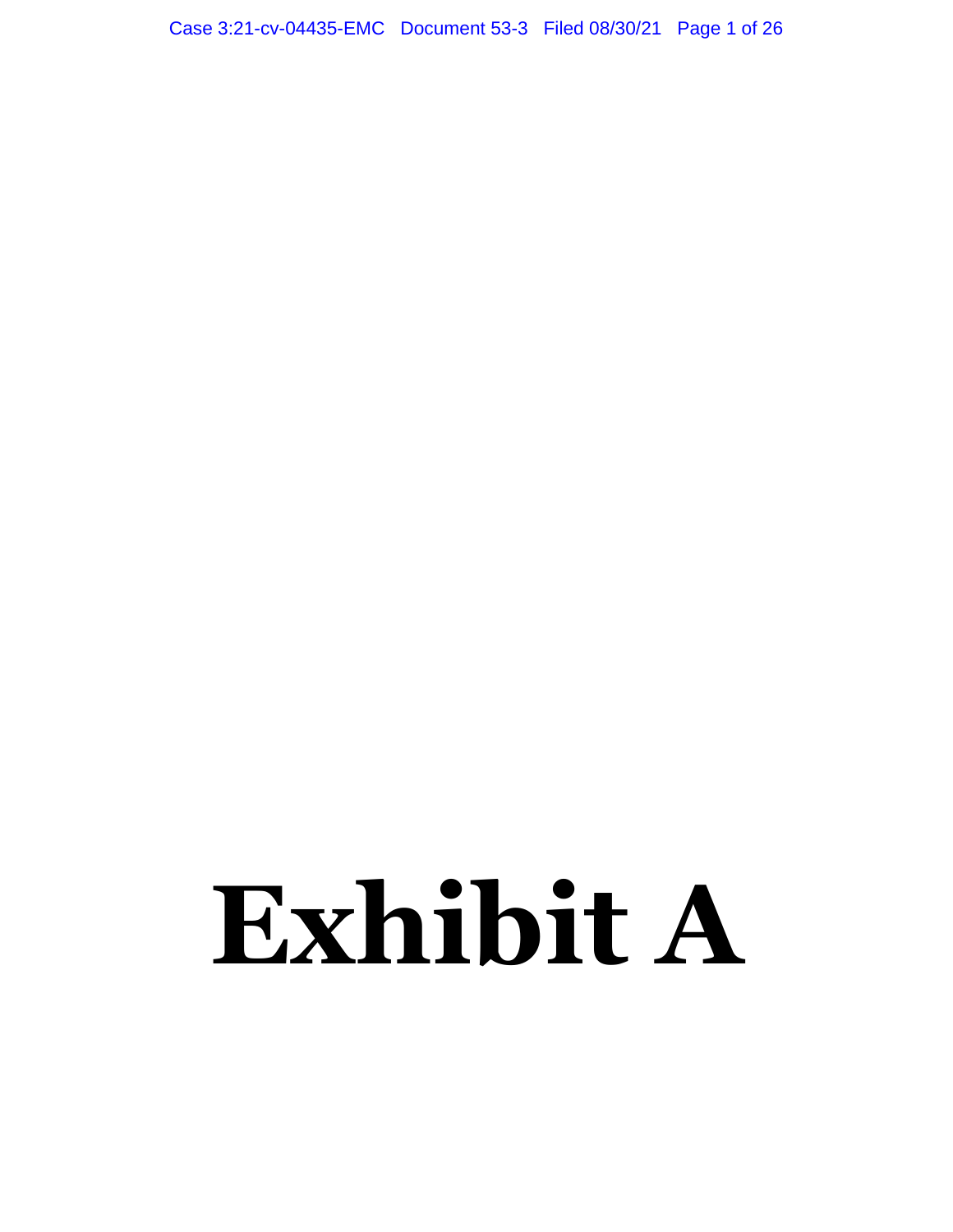|                                | Case 3:21-cv-04435-EMC  Document 53-3  Filed 08/30/21  Page 2 of 26                      |  |  |                                 |  |  |
|--------------------------------|------------------------------------------------------------------------------------------|--|--|---------------------------------|--|--|
|                                |                                                                                          |  |  |                                 |  |  |
| $\mathbf{1}$<br>$\overline{2}$ | DAN SIEGEL, SBN 56400<br>EMILYROSE JOHNS, SBN 294319<br>SIEGEL, YEE, BRUNNER & MEHTA     |  |  |                                 |  |  |
| 3                              | 475 14th Street, Suite 500<br>Oakland, California 94612                                  |  |  |                                 |  |  |
| $\overline{4}$                 | Telephone: (510) 839-1200                                                                |  |  |                                 |  |  |
| 5                              | Facsimile: (510) 444-6698<br>Email: danmsiegel@gmail.com;                                |  |  |                                 |  |  |
| 6                              | emilyrose@siegelyee.com                                                                  |  |  |                                 |  |  |
| 7<br>8                         | ANDREA M. HENSON, SBN 331898<br>LAW OFFICES OF ANDREA M. HENSON                          |  |  |                                 |  |  |
|                                | 1840 Woolsey St.<br>Berkeley, CA 94703                                                   |  |  |                                 |  |  |
| 9<br>10                        | Telephone: (510) 977-2511<br>Email: andreamargarethenson@gmail.com                       |  |  |                                 |  |  |
| 11                             | OSHA NEUMANN SBN 127215                                                                  |  |  |                                 |  |  |
| 12                             | LAW OFFICES OF OSHA NEUMANN                                                              |  |  |                                 |  |  |
| 13                             | 1840 Woolsey St.<br>Berkeley, CA 94703                                                   |  |  |                                 |  |  |
| 14                             | Telephone: (510) 717-8604<br>Email: oshaneumann@gmail.com                                |  |  |                                 |  |  |
| 15                             | <b>Attorneys for Plaintiffs</b>                                                          |  |  |                                 |  |  |
| 16                             | UNITED STATES DISTRICT COURT                                                             |  |  |                                 |  |  |
| 17<br>18                       | <b>NORTHERN DISTRICT OF CALIFORNIA</b>                                                   |  |  |                                 |  |  |
| 19                             | WHERE DO WE GO BERKELEY, on behalf of ) Case No.: 21-CV-04435-EMC                        |  |  |                                 |  |  |
| 20                             | itself and those it represents; RONNIE<br>BROOKS; JASON MILLER; KINNDRA                  |  |  |                                 |  |  |
| 21                             | MARTIN; KEVIN CODDINGTON;<br>JONATHAN JAMES; MARIAH JACKSON;                             |  |  | <b>SECOND AMENDED COMPLAINT</b> |  |  |
| 22                             | SARAH TEAGUE; TERRY LEE WALKER;                                                          |  |  |                                 |  |  |
| 23                             | JOSE MORFIN; ALEJANDRO MEYERS; and<br>SHAWNA GARCIA,                                     |  |  |                                 |  |  |
| 24                             | Plaintiffs,                                                                              |  |  |                                 |  |  |
| 25                             | VS.                                                                                      |  |  |                                 |  |  |
| 26<br>27                       | <b>CALIFORNIA DEPARMENT OF</b><br>TRANSPORATION (Caltrans), et al.                       |  |  |                                 |  |  |
| 28                             | Defendants.                                                                              |  |  |                                 |  |  |
|                                |                                                                                          |  |  |                                 |  |  |
|                                | Where Do We Go Berkeley v. Caltrans, No. 21-CV-04435-EMC<br>Second Amended Complaint - 1 |  |  |                                 |  |  |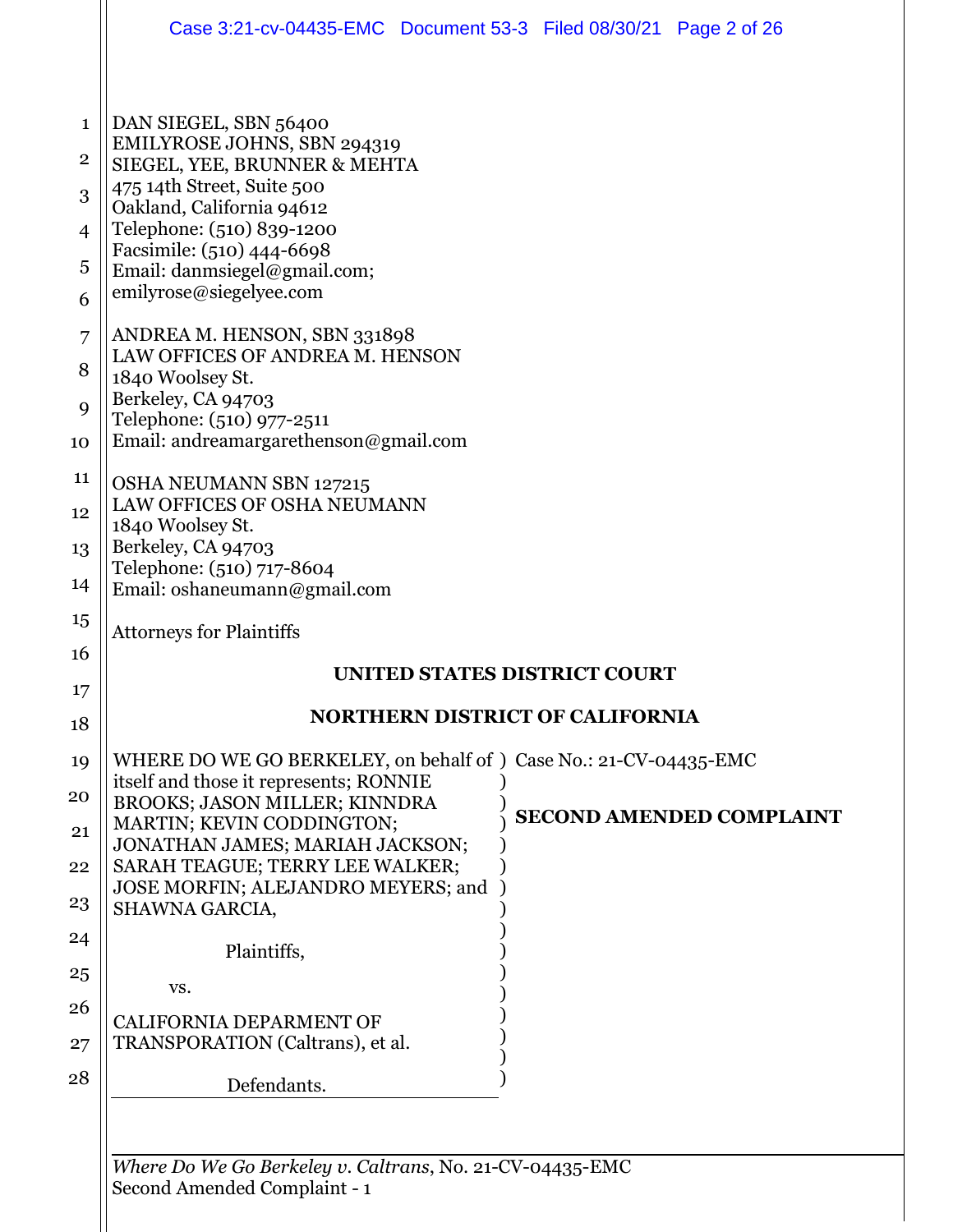#### **INTRODUCTION**

1. Plaintiff WHERE DO WE GO BERKELEY ("WDWG BERKELEY") has served encampments of unhoused residents on property owned by the State of California and operated by the CALIFORNIA DEPARTMENT OF TRANSPORTATION ("CALTRANS") for two years. Its mission is to represent, support, and serve the residents of the encampments along the I-80 corridor on the Caltrans right-of-way in Berkeley and Emeryville, and other homeless individuals living in the East Bay. Until August, 2021, the three largest encampments were: (1) the encampment located on land adjacent to the Ashby Avenue off ramp from I-80, which leads to Shellmound Street at the Berkeley Emeryville border ("Ashby Shellmound"); (2) the encampment located west of I-80 at University Avenue in Berkeley ("Seabreeze") and (3) the encampment at University Avenue under the freeway adjacent to the exit ramp, eastbound I-80 ("Downstairs").

2. In June 2021, CALTRANS noticed the closure of the Ashby Shellmound encampment. A successful temporary restraining order by residents of the encampment postponed the closure. In August 2021, CALTRANS closed Seabreeze and Downstairs.

3. When CALTRANS closed the encampments at Downstairs and Seabreeze, residents from those encampments who had not been offered alternative shelter or who had disabilities that prevented them from accessing alternative shelter dispersed into the community. Some residents went to the Ashby Shellmound encampment, despite CALTRANS' indication that it intended to close that encampment. Still others went to a more dangerous and less accessible location on the west side of the Ashby Shellmound encampment ("Ashby West"). Some moved into adjacent cities.

4. Plaintiffs RONNIE BROOKS, TERRY LEE WALKER, JR., and JOSE MORFIN moved to Ashby Shellmound.

5. Plaintiffs KEVIN CODDINGTON, JONATHAN JAMES, MARIAH JACKSON, SARAH TEAGUE, ALEJANDRO MEYERS, and SHAWNA GARCIA, moved to Ashby West, where plaintiff KINNDRA MARTIN already resided.

6. Plaintiff JASON MILLER moved into Berkeley.

7. Many individuals living in the Ashby Shellmound, Ashby West, Downstairs, and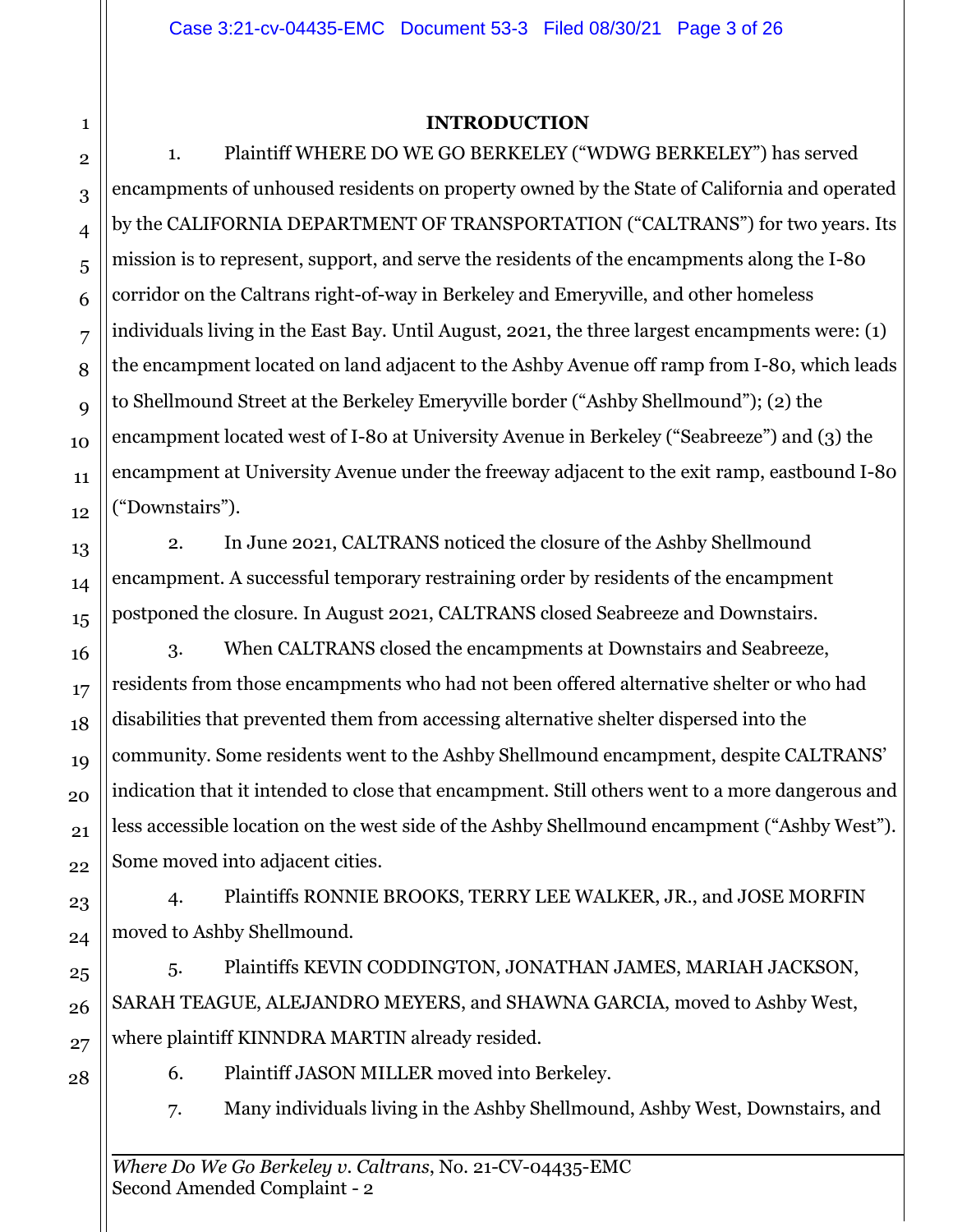Seabreeze encampments have physical and/or mental impairments and are qualified persons with disabilities as defined by Title II of the Americans with Disabilities Act ("ADA") and Section 504 of the Rehabilitation Act ("Section 504"). This includes plaintiffs KINNDRA MARTIN, MARIAH JACKSON, SARAH TEAGUE, SHAWNA GARCIA, KEVIN CODDINGTON, ALEJANDRO MEYERS, and JONATHAN JAMES.

8. CALTRANS receives federal funding and operates a service, program, or activity, within the meaning of 42 U.S.C § 12132, when it clears homeless encampments on its property. Pursuant to its Interim Guidance on Encampments, part of CALTRANS' role in addressing encampments is to collaborate with local partners to help connect residents with critical services and shelter/housing solutions and to offer alternative state land for encampment relocation.

9. CALTRANS continues to clear encampments in a manner that does not allow sufficient time for outreach workers to work with and place residents into accessible alternative shelter. Caltrans does not accommodate people with disabilities in the clearing of its encampments by allowing them more time to move their belongings, or offering them assistance they need because of their disabilities. As a result, they lose valued possessions that are important for their survival.

10. CALTRANS has cleared the major encampments along I-80, including Seabreeze and Downstairs, without allowing sufficient time for residents to secure alternative shelter and without offering anywhere that the residents can go. They have cleared encampments while efforts during ongoing to find alternative places where people can safely reside. They have not accommodated people with disabilities, who are harder to place in safe and accessible shelter. Many residents have dispersed widely and are residing in unsafe locations, where they do not have access to services. Other residents have moved to other CALTRANS land, including the Ashby Shellmound encampment and the Ashby West encampment. The Ashby West encampment can only be reached by crossing lanes of fast-moving traffic on the ramps leading to and from  $I-80/580$ .

11. By closing encampments when people have no place to go by not allowing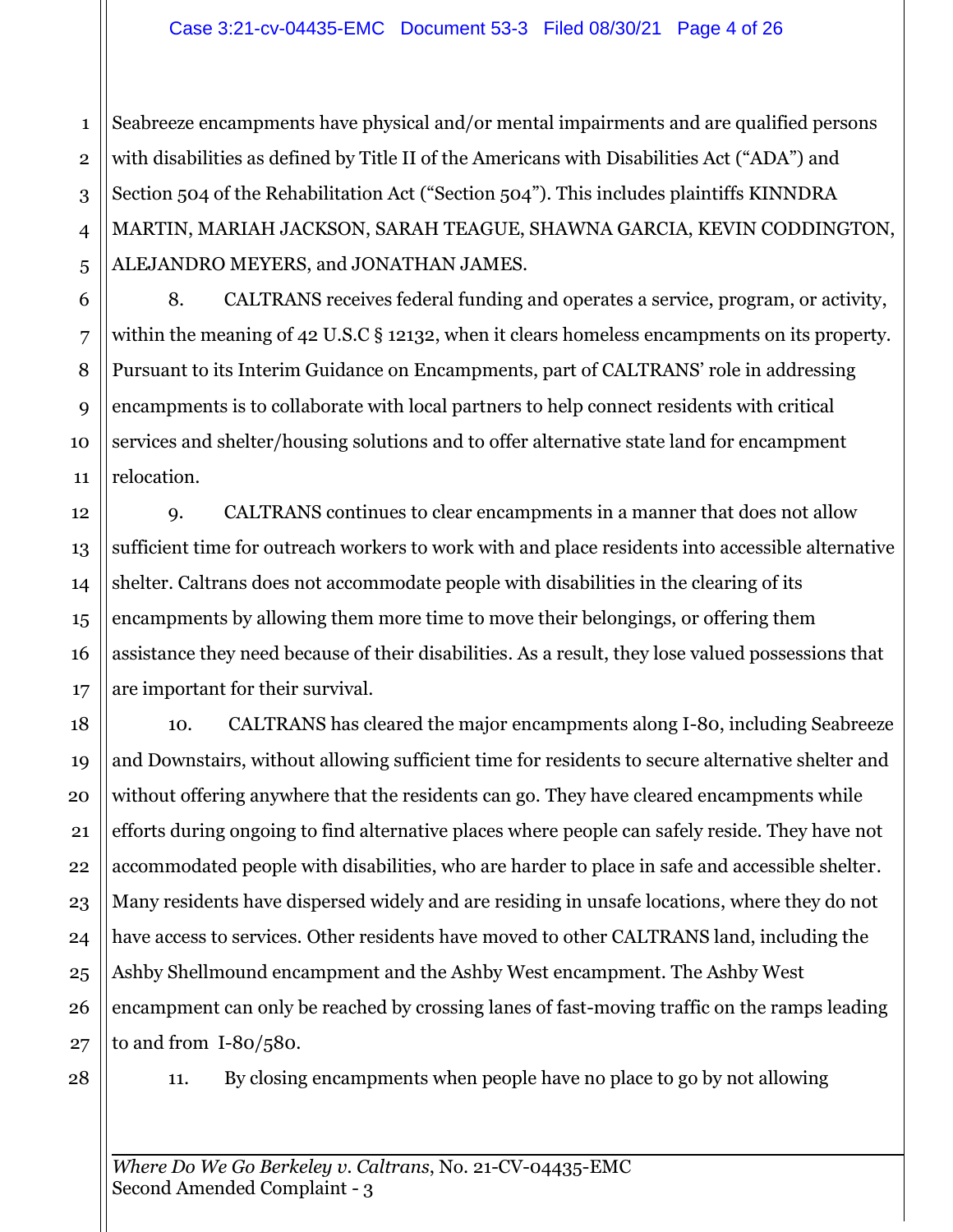1 sufficient time for outreach workers to contact people being displaced and find them safe, accessible housing, and by leaving people evicted from those encampments no choice but to move to more dangerous locations where the health and safety at risk, Caltrans has placed people whom it has evicted in harm's way. Caltrans has created dangers for their health and safety. These dangers are particularly acute for the many people who have been displaced with no place to go who have serious mental and physical disabilities. People with disabilities are harder to place than people who are able-bodied and of sound mind. They require more time and more intensive assistance because of their disabilities.

12. By clearing people experiencing homelessness from their encampments before they have been able to access adequate and accessible shelter, by causing them to be dispersed into isolated groups, by leaving them no choice but to shelter in places that are difficult and dangerous to access, Caltrans has made the work of WDWG BERKELEY more difficult and costly and has frustrated its mission of meeting the needs of residents of encampments on CALTRANS' right-of-way.

### **JURISDICTION AND VENUE**

13. Jurisdiction is based on 28 U.S.C. Sections 1331 and 1343. This case is brought pursuant to 42 U.S.C. Section 1983 and 42 U.S.C. Section 12132 and raises questions of federal constitutional law and federal statutes. Jurisdiction also exists under the Declaratory Judgment Act, 28 U.S.C. Sections 2201(a) and 2202.

14. The state law claims in this action are so related to the claims in the action within the original jurisdiction of this Court that they form part of the same case or controversy under Article III of the United States Constitution. The Court's jurisdiction over these claims is invoked under 28 U.S.C. § 1367.

15. Venue is proper in the Northern District in that the events and conduct complained of in this action are occurring in the Northern District.

# **INTRADISTRICT ASSIGNMENT**

16. Because this action arises in Alameda County, it is assigned to the Oakland or San Francisco Division.

# **PARTIES**

*Where Do We Go Berkeley v. Caltrans*, No. 21-CV-04435-EMC Second Amended Complaint - 4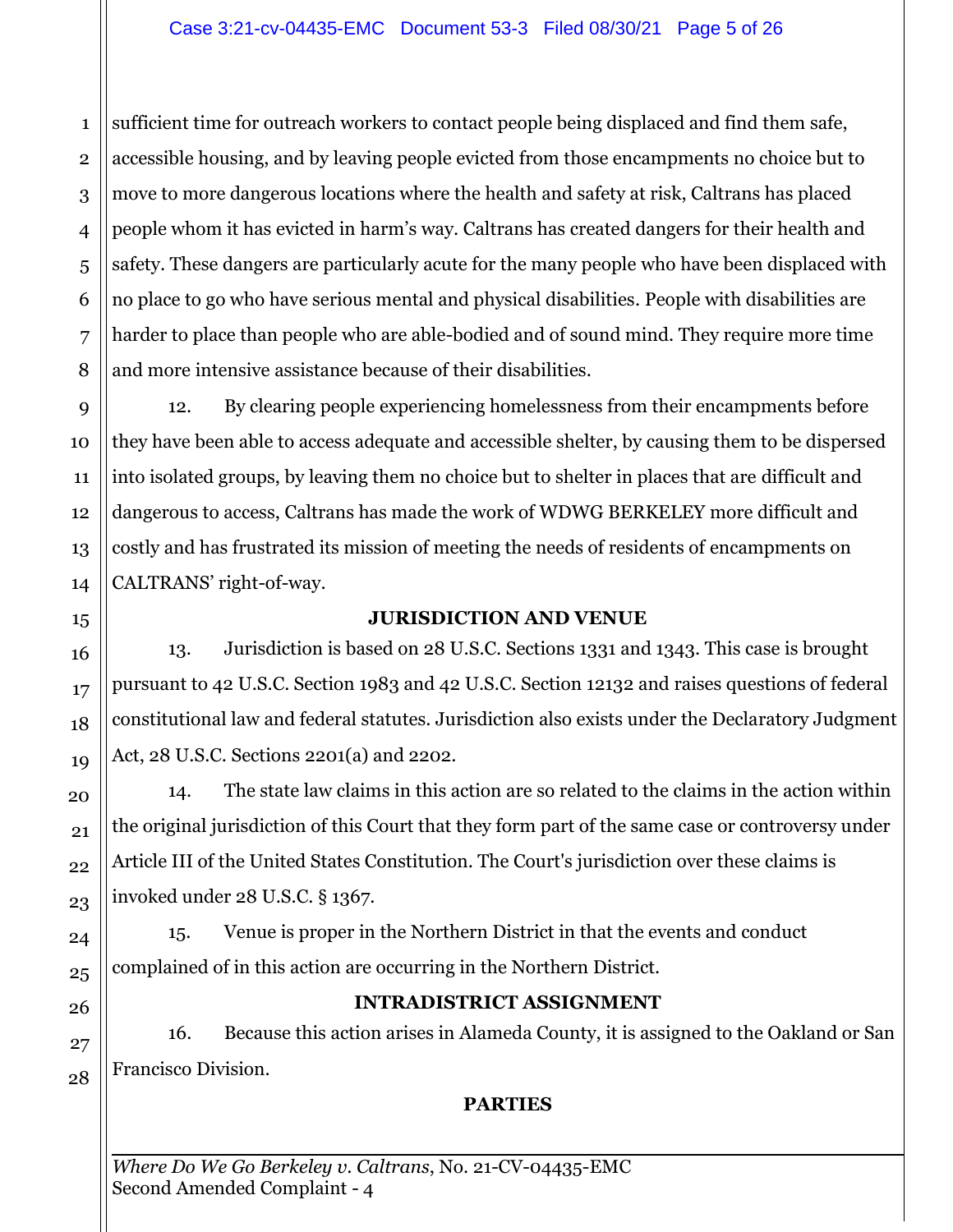17. Plaintiff WHERE DO WE GO BERKELEY is a  $501(c)(3)$  organization made up of homeless and housing insecure individuals and advocates. WDWG BERKELEY's mission is to serve, support, and advocate for homeless individuals living in the East Bay. WDWG BERKELEY's main focus is to represent, support, and serve encampments along the I-80 corridor on Caltrans' right-of-way in Berkeley and Emeryville, California: (1) The encampment located on land adjacent to the Ashby Avenue off ramp from I-80, which leads to Shellmound Street at the Berkeley Emeryville border ("Ashby Shellmound"); (2) the encampment located west of I-80 at University Avenue in Berkeley ("Seabreeze") and (3) the encampment at University Avenue under the freeway adjacent to the exit ramp, eastbound I-80 ("Downstairs"). WDWG BERKELEY brings this suit on behalf of itself and on behalf of homeless individuals, whom it is its mission to serve, who are encamped along the I-80 corridor in Berkeley and Emeryville.

18. Plaintiff RONNIE BROOKS has been homeless in the Bay Area for approximately six years. Mr. BROOKS was a resident of the Seabreeze encampment when it was cleared by CALTRANS. He was not offered accessible alternative shelter when CALTRANS closed the Seabreeze encampment. He is now a resident of Ashby Shellmound West encampment.

19. Plaintiff JASON MILLER has been homeless in the East Bay for seven years. He was a resident of the Seabreeze encampment when it was closed by CALTRANS. He suffers from post-traumatic stress disorder from his time in prison. Mr. MILLER currently lives at Dwight Street and Fourth Street in Berkeley, CA. He was not offered accessible alternative shelter when CALTRANS closed the Seabreeze encampment. Mr. MILLER is a qualified individual with a disability within the meaning of the ADA, section 504, and Ca. Gov't code §12926. Mr. MILLER has not been offered accessible housing or a hotel.

20. Plaintiff KINNDRA MARTIN has been homeless for five years. She is a disabled woman who is diagnosed with bipolar disorder and depression. Ms. MARTIN is a former resident of the Seabreeze encampment and now lives at Ashby Shellmound West. Ms. Martin has not been offered accessible housing or a hotel. Ms. MARTIN is a qualified individual with a disability within the meaning of the ADA, Section 504, and Ca. Gov't code §12926.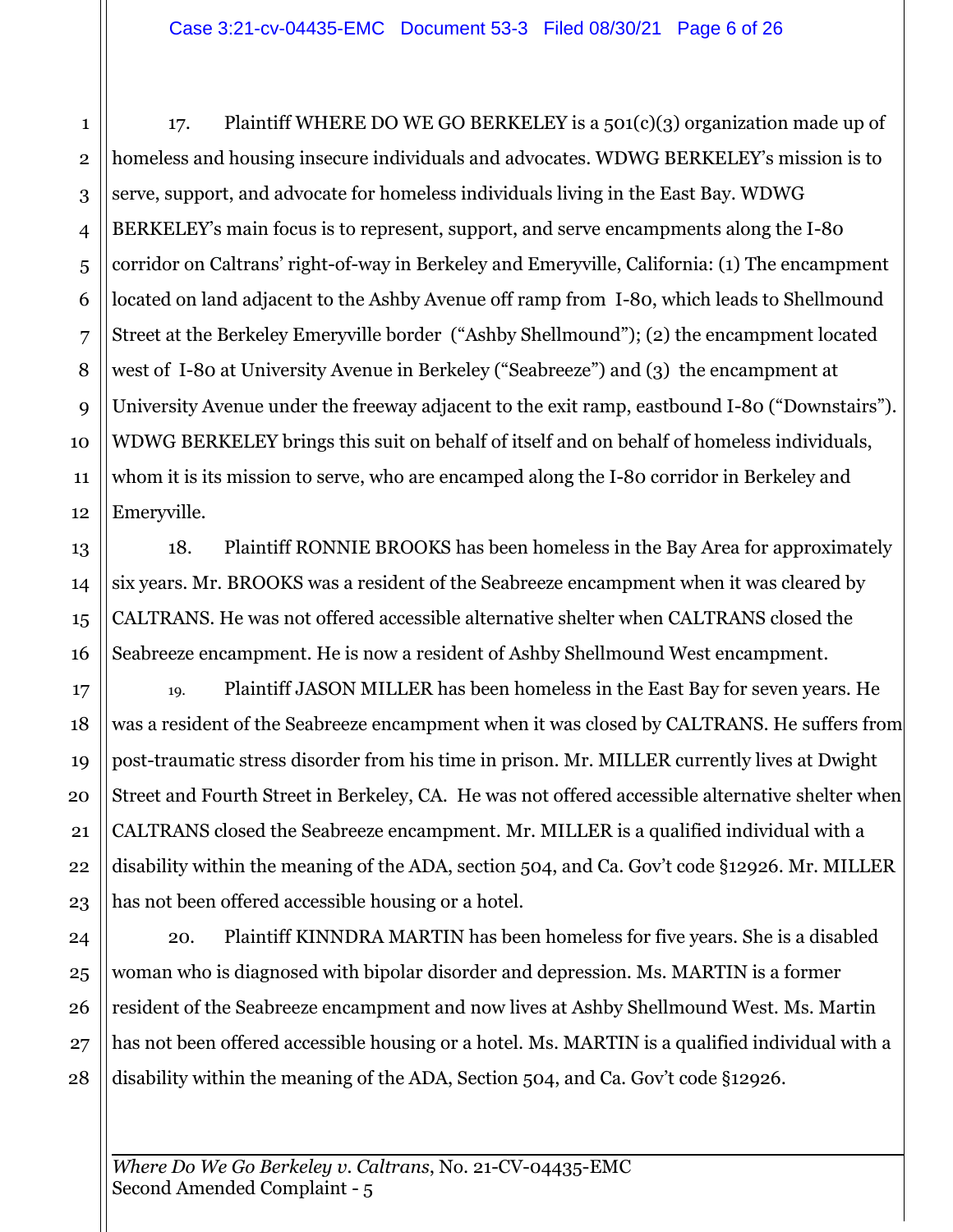21. Plaintiff KEVIN CODDINGTON has been homeless for 23 years. He is a disabled man who is diagnosed with depressive disorder. He is a former resident of the "Downstairs" I-80 Underpass encampment and the Seabreeze encampment. He currently resides at Ashby Shellmound West. Mr. CODDINGTON is on the permanent supportive housing list but has not been contacted by a worker or a representative. Mr. CODDINGTON is a qualified individual with a disability within the meaning of the ADA, Section 504, and Ca. Gov't code §12926.

22. Plaintiff JONATHAN JAMES has been homeless for approximately four to five years. He suffers from mild post-traumatic stress disorder from being shot twice. He resided at the Downstairs when CALTRANS closed the encampment and moved to Seabreeze. He was evicted from Seabreeze when CALTRANS closed the encampment. He currently lives at Ashby Shellmound West. Mr. JAMES has not been offered accessible housing or a hotel. Mr. JAMES is a qualified individual with a disability within the meaning of the ADA, Section 504, and Ca. Gov't code §12926.

23. Plaintiff MIRAH JACKSON has bipolar disorder and post-traumatic stress disorder. She was a resident of the Seabreeze encampment when it was closed by CALTRANS. She now lives at Ashby Shellmound West with her boyfriend. Ms. JACKSON is a qualified individual with a disability within the meaning of the Americans with Disabilities Act ("ADA") and Ca. Gov't code §12926. Ms. JACKSON was offered and accepted a place at the Grayson shelter, but the shelter was not accessible to her due to her disabilities and she lost her spot. She has not been offered accessible housing or a hotel.

24. Plaintiff SARAH TEAGUE has been homeless on and off for fifteen years. She has clinical depression and receives SSI for her disability. She also has post-traumatic stress disorder and an intestinal problem that can leave her bedridden for days. She was a resident of the Downstairs encampment when it was closed by CALTRANS. She moved to Seabreeze and was evicted form there when CALTRANS closed that encampment. She currently resides at the Ashby Shellmound West encampment. Ms. TEAGUE has not been offered accessible housing or a hotel. Ms. TEAGUE is a qualified individual with a disability within the meaning of the ADA, Section 504, and Ca. Gov't code §12926.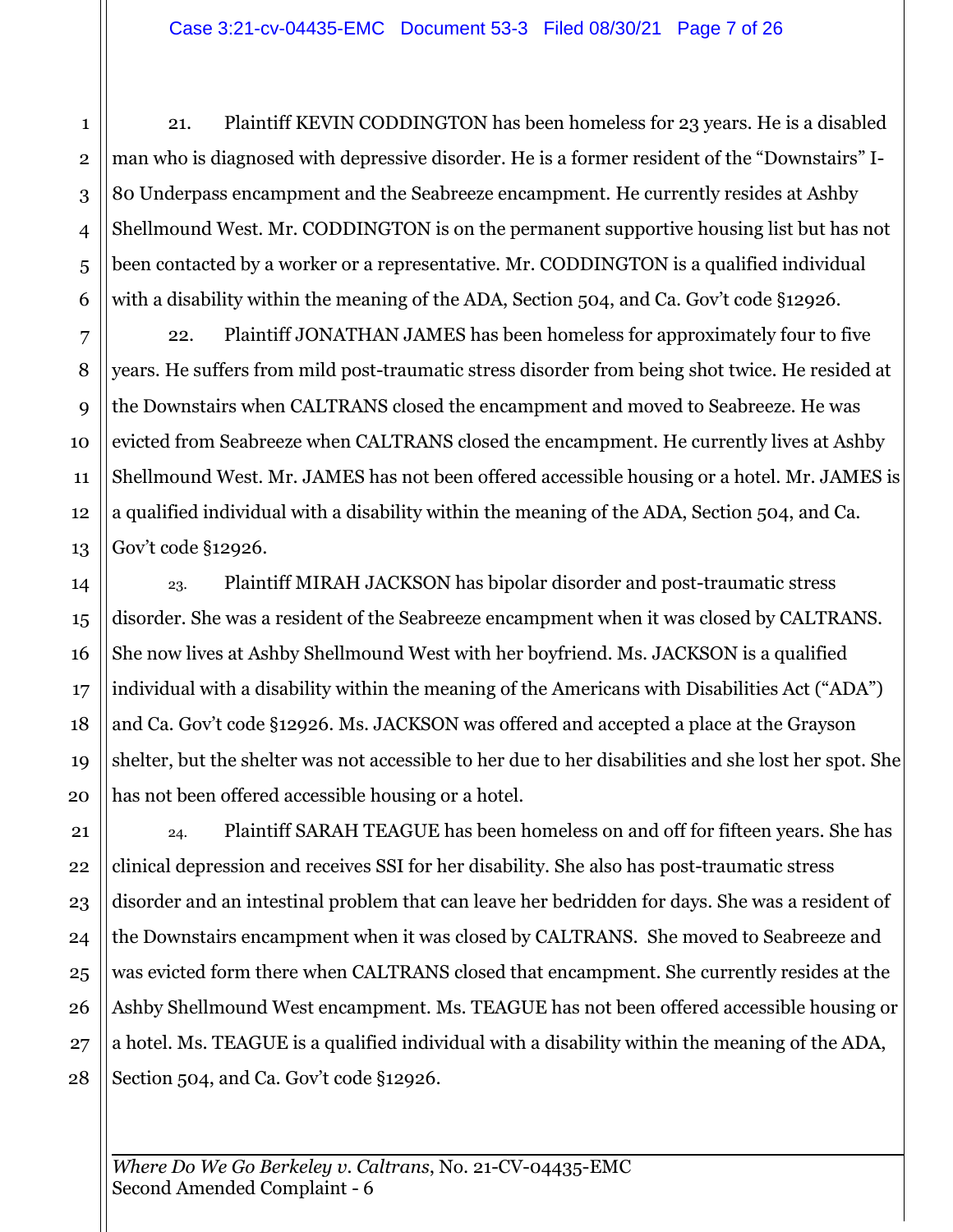25. Plaintiff TERRY LEE WALKER, JR. has been homeless for 29 years. He suffers from adjustment disorder, severe grief, anxiety, and depression. He was a resident of the Seabreeze encampment when it was closed by CALTRANS. He current lives at Ashby Shellmound. Mr. WALKER was offered a place at the Grayson shelter but they could not find his paperwork and turned him away. He has not otherwise been offered accessible housing or a hotel room. Mr. WALKER is a qualified individual with a disability within the meaning of the ADA, Section 504, and Ca. Gov't code §12926.

26. Plaintiff JOSE MORFIN has been homeless for five years. He suffers from a permanent knee injury that affects his daily activities. He was a resident of the Seabreeze encampment when it was closed by CALTRANS. He has not been offered any housing. Mr. MORFIN currently lives at the Ashby Shellmound encampment.

27. Plaintiff ALEJANDRO MEYERS has been homeless for approximately 15 years. He suffers from an anxiety disorder. He was a resident of the Seabreeze encampment when it was closed by CALTRANS. He is currently living with his partner, SHAWNA GARCIA, at Ashby Shellmound West. Mr. MEYERS has not been offered accessible housing or a hotel room.

28. Plaintiff SHAWNA GARCIA has been homeless for approximately twelve years. She is a victim of domestic violence and interpersonal violence. She was a resident of the Seabreeze encampment when it was closed by CALTRANS. She now lives at Ashby Shellmound West. Ms. GARCIA has physical and mental disabilities. She has had surgery on both of her knees. She has arthritis and permanent ligament damage in her ankle. Ms. GARCIA experiences back and shoulder pain. She has depression and anxiety as a result of the history of domestic violence toward her. Ms. GARCIA, a domestic violence victim, was offered a hotel room at the Roadway Inn but could not accept because her abuser and his girlfriend are staying there. Ms. GARCIA is a qualified individual with a disability within the meaning of Americans with Disabilities Act ("ADA") and Ca. Gov't code §12926.

29. Defendant the CALIFORNIA DEPARTMENT OF TRANSPORTATION is a California State Agency under the laws of the State of California, with the capacity to sue and be sued. CALTRANS receives federal funding.

*Where Do We Go Berkeley v. Caltrans*, No. 21-CV-04435-EMC Second Amended Complaint - 7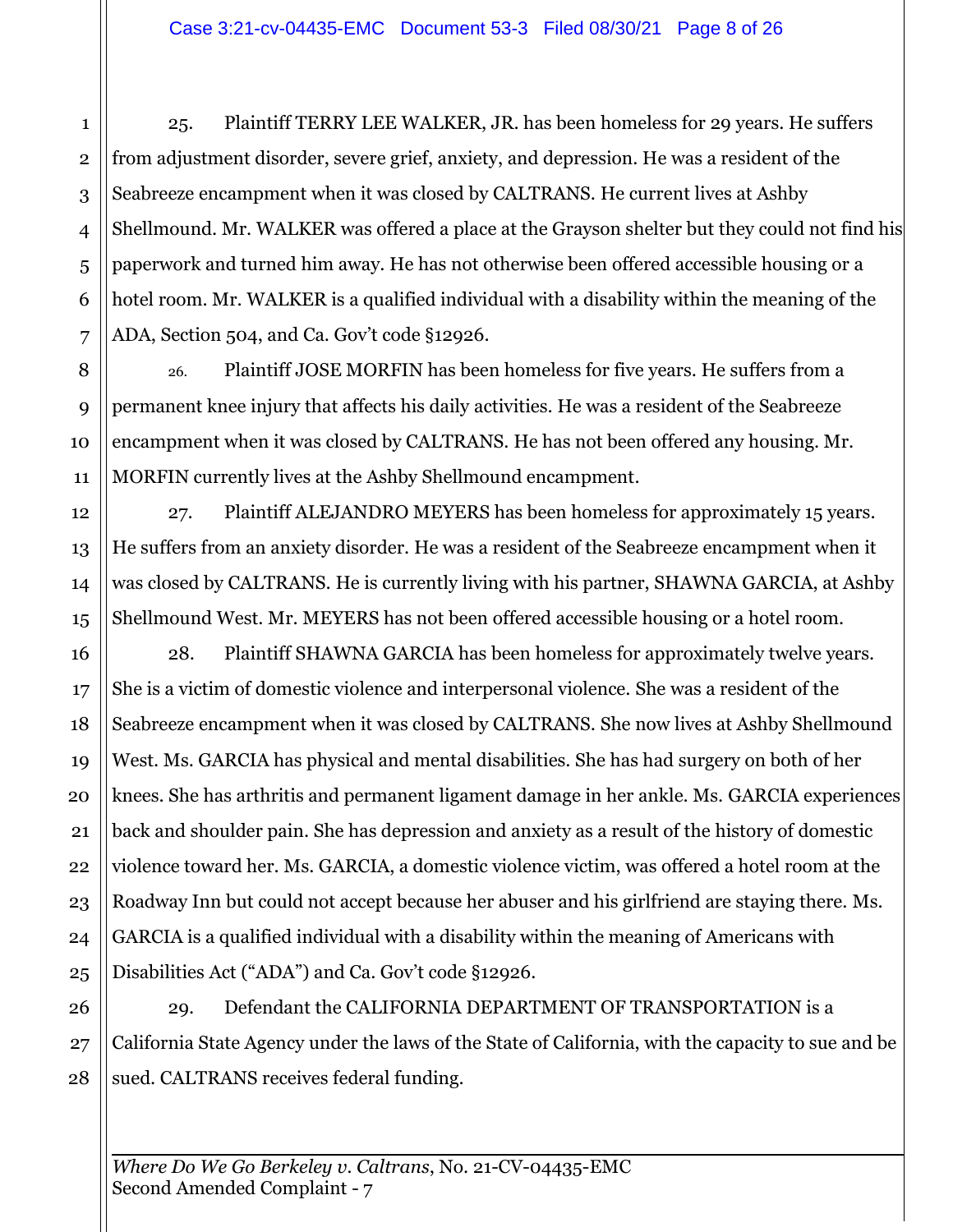30. Defendant TOKS OMISHAKIN is the Director of CALTRANS and is sued in his individual and official capacities. As Director of CALTRANS, defendant OMISHAKIN is responsible for the budget of CALTRANS and its programs and policies statewide, including those programs and policies regarding encampments of people experiencing homelessness on CALTRANS property, and specifically responsible for those programs and plans that have impacted WDWG BERKELEY and the people it serves, including people with disabilities.

31. Defendant DINA EL-TAWANSY is the District Four Director of CALTRANS and is sued in her individual and official capacities. As Director of CALTRANS District Four, defendant El-TAWANSY has jurisdiction over CALTRANS property on which the subject encampments are located. Defendant EL-TAWANSY is responsible for implementing programs and policies regarding encampments of people experiencing homelessness on CALTRANS property in her District, and specifically responsible for the implementation of those programs and plans, which have impacted WDWG BERKELEY and the people it serves including people with disabilities.

## **STATEMENT OF FACTS**

32. WDWG BERKELEY was founded because of Bay Area cities' policies and practices of "evicting" and "sweeping" the homeless and clearing homeless encampments without providing homeless encampment residents with shelter, housing, or necessary services.

33. Out of sheer exasperation and fear of breaking the law, homeless residents asked the simple question of local government "Where do we go?" when individuals are homeless, impoverished, and forced to exist on public land.

34. Since its inception on September 3, 2019, WDWG BERKELEY has advocated for the constitutional and human rights of the homeless people it serves, has offered them employment, and has provided them with material support such as porta-potties, hand washing stations, tents, tarps, medical support, harm reduction supplies, food, tent heaters, trash removal, clothing, furniture, blankets, clothes and a host of other items they need in order to survive on the streets.

35. The residents of the encampments that WDWG BERKELEY serves include the plaintiffs RONNIE BROOKS, JASON MILLER, KINNDRA MARTING, KEVIN CODDINGTON,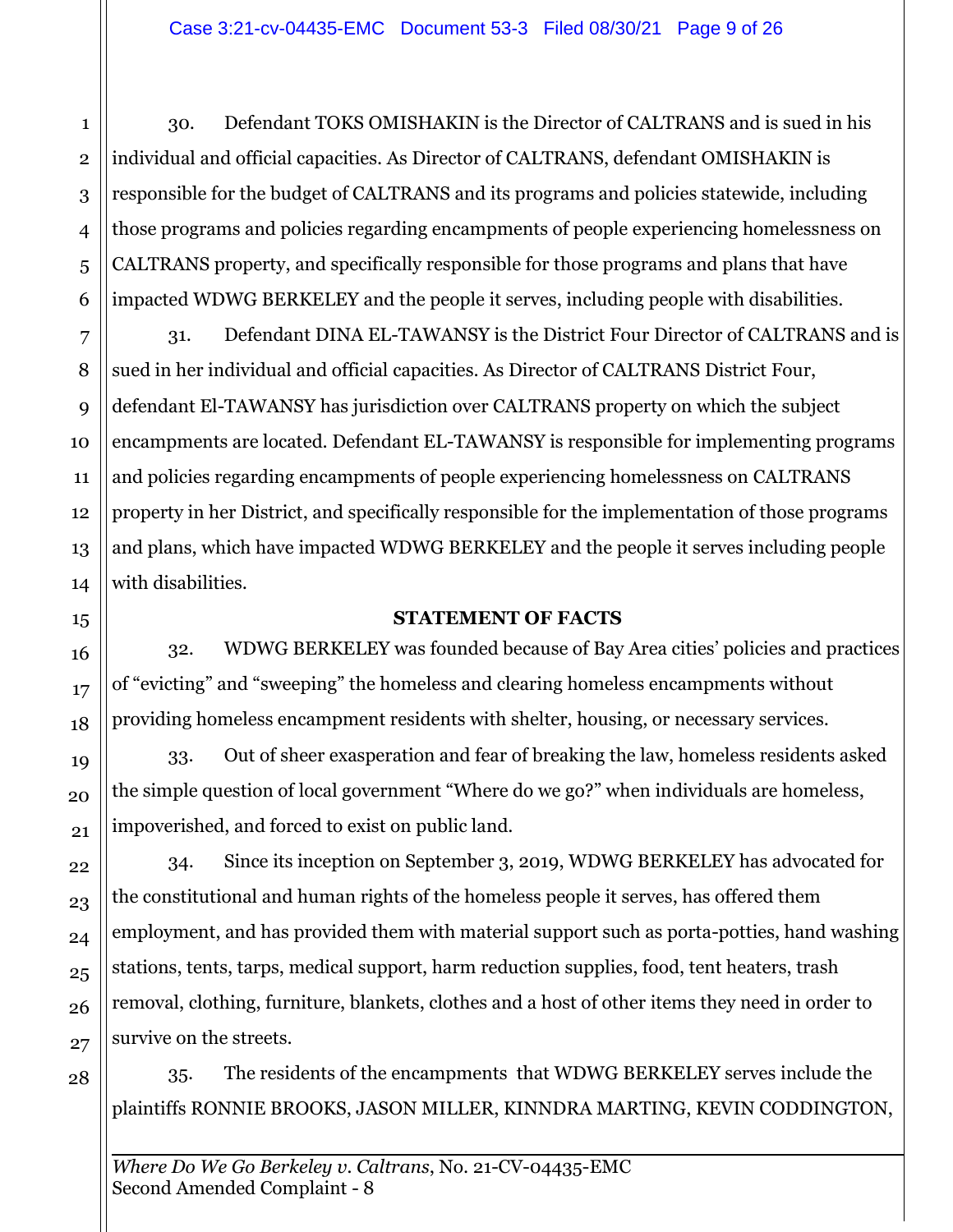1 JONATHAN JAMES, MARIAH JACKSON, SARAH TEAGUE, TERRY LEE WALKER, JOSE MORFIN, ALEJANDRO MEYERS and SHAWNA GARCIA, and they have come to rely on its support. They also rely on other service and support organizations, which contact them at their encampments and provide them with weekly medical services, harm reduction supplies, legal services, and survival supplies to their encampments. These service providers include, but are not limited to, Berkeley Outreach Coalition, Copwatch, Consider the Homeless, Lifelong Medical Homeless Outreach team, Berkeley Free Clinic, Berkeley Suitcase Clinic, East Bay Angels, Berkeley Food Network, Berkeley NEED, Homeless Action Center, and a host of others.

36. When encampments are evicted, without the people living in them having an alternative and accessible place to shelter, WDWG BERKELEY and other organizations have difficulties maintaining contact with them. The people in the encampments are at significant risk of harm including the risk of losing the supportive services they rely on for their survival.

37. WDWG BERKELEY members engage with city, state, and local leaders and law enforcement, on behalf of encampment residents, making sure that encampments remain in place until affordable accessible housing is provided.

38. WDWG BERKELEY has partnered with CALTRANS to clean all three subject encampments, without moving residents, for over a year. WDWG BERKELEY has rented a front loader and cleared the trash and placed the trash in areas designated by CALTRANS for pick up. WDWG BERKELEY has arranged for CALTRANS to send crews to pick up the trash and haul it away once WDWG BERKELEY has collected and moved it to designated areas. Residents of these encampments have not had to move the structures in which they live during these WDWG BERKELEY/CALTRANS cleanups. These cleanups have been regularly scheduled for over a year.

# **ASHBY SHELLMOUND ENCAMPMENT**

39. On or about May 25, 2021, representatives from CALTRANS sent an email to Ian Rogers, President of WDWG BERKELEY, stating that it intended to close the encampment at Ashby Shellmound.

40. The Ashby Shellmound encampment had been in existence for approximately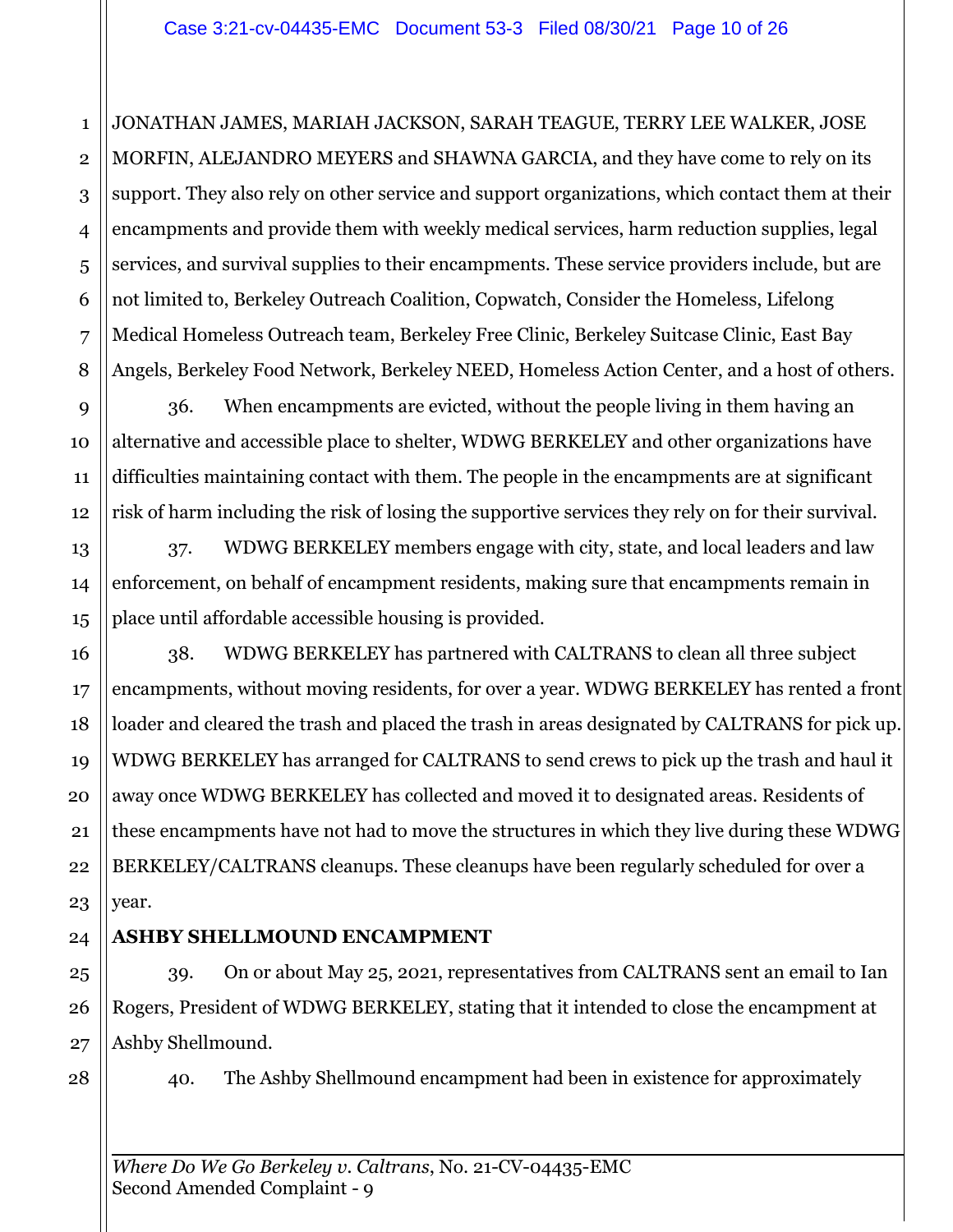1 three years.

> 41. From approximately June 5, 2021 to June 8, 2021, Mr. Rogers emailed CALTRANS notifying it that there were at least nine individuals at the encampment who were disabled and in need of accommodations.

42. On June 8, 2021, at around 10:15 a.m., CALTRANS posted "No Trespassing" notices at the Ashby Shellmound encampment notifying residents that they needed to remove themselves and their belongings by 8:00 a.m. on June 10, 2021. The notices stated that "all persons on the site at that time will be required to leave." The notices stated that "[a]ll property that is collected will be discarded if not claimed within 60 days of the date of the cleaning." The notices did not specifically state that personal property would be stored in a manner that homeless residents could retrieve them afterwards.

43. The notices also directed residents to contact a number for information about items collected. The number was a private residential telephone number and not the number to CALTRANS or its representatives.

44. As a result, WDWG BERKELEY and the residents did not know how to retrieve any belongings that CALTRANS took and stored during the clearing of the encampment.

45. The residents of Ashby Shellmound encampment had nowhere to go where they could legally shelter and nowhere to move their belongings.

46. Many of the residents of the Ashby Shellmound encampment had mental and physical disabilities and were qualified persons with a disability under the terms of the ADA and within the meaning of 42 U.S.C. § 12102; 42 U.S.C. § 12131, 28 C.F.R. § 35.104 and Cal. Gov't Code §12926. CALTRANS was on notice that many of the residents of the encampment had physical and mental disabilities.

47. The actions of CALTRANS in posting notices of eviction from the Ashby Shellmound campsite when people had no place to go, caused encampment residents anxiety and exacerbated the mental health disabilities of residents with disabilities.

48. Residents of the encampment relied on medical services, harm reduction supplies, legal services, survival supplies, and food provided at the encampment by service organizations

*Where Do We Go Berkeley v. Caltrans*, No. 21-CV-04435-EMC Second Amended Complaint - 10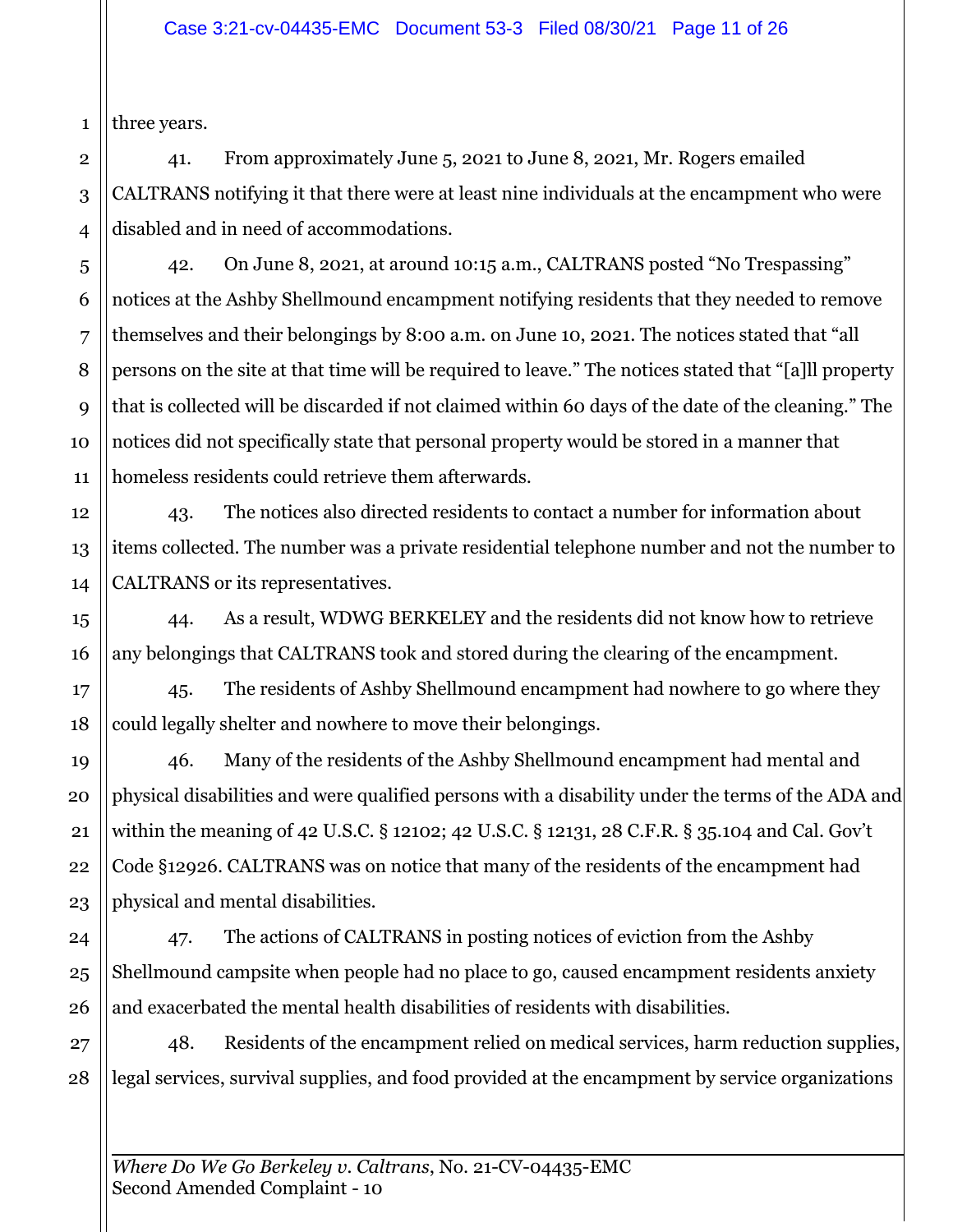including WDWG BERKELEY. They reported to WDWG BERKELEY that they feared that if they were evicted, they would be cut off from the services on which they relied.

49. Prior to CALTRANS posting notices of eviction on June 8, 2021, WDWG BERKELEY had been working with the County of Alameda, the City of Berkeley, and Lifelong Medical to find accessible shelter for people at the Ashby Shellmound encampment. These efforts were known to CALTRANS. Despite this, CALTRANS knowingly sought to evict the encampment residents including those with disabilities. CALTRANS knew or should have known that conducting an eviction while these efforts were ongoing would disrupt and imperil the ability of WDWG BERKELEY and its outreach partners to find suitable accessible transitional and permanent shelter for the inhabitants.

50. After a successful temporary restraining order allowed sufficient time to find accessible alternative shelter for most of the residents at Ashby Shellmound, residents from other encampments closed by CALTRANS during the effect of the temporary restraining order moved to Ashby Shellmound. The encampment is now split into an east side and a west side.

51. The east side of the Ashby Shellmound encampment has porta-potties, handwashing stations, potable water for drinking, and a common donation site where community members will deliver food and basic necessities. It is safely accessible from city streets and well-served by organizations such as Berkeley Outreach Coalition, Copwatch, Consider the Homeless, Lifelong Medical Homeless Outreach team, Berkeley Free Clinic, Berkeley Suitcase Clinic, East Bay Angels, Berkeley Food Network, Berkeley NEED, Homeless Action Center, and a host of others.

52. The west side of Ashby Shellmound is more remote and more dangerous to access. As a result, there are minimal services provided there, with very few donations, no portapotties, no handwashing stations, and no potable water tank. The west side felt to plaintiffs like the only place to go, because Downstairs and Seabreeze were closed and CALTRANS had posted notice on the east side of Ashby Shellmound, all of which were safer and more accessible encampments than the west side of Ashby Shellmound.

# **DOWNSTAIRS ENCAMPMENT**

*Where Do We Go Berkeley v. Caltrans*, No. 21-CV-04435-EMC Second Amended Complaint - 11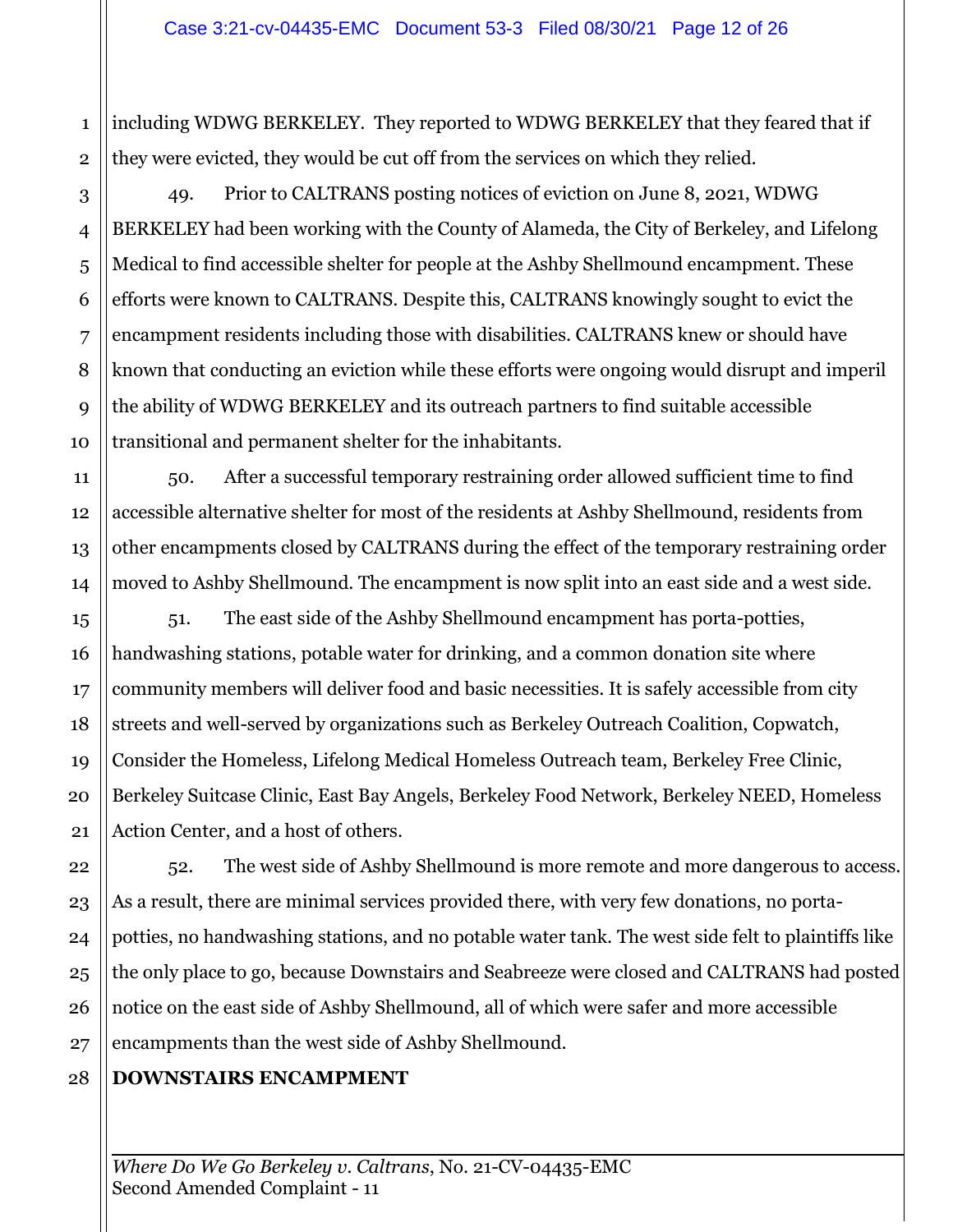53. On July 30, 2021, CALTRANS posted "No Trespassing" notices at the Downstairs encampment stating that the operation to clear the encampment would take place on August 9 and 10, 2021.

54. Residents of this encampment including plaintiffs Ms. TEAGUE, Mr. CODDINGTON, Mr. JAMES, and Mr. MEYERS have relied on WDWG BERKELEY and other organizations for services and support and for food, tents, and supplies. Many of the residents of this encampment have mental and physical disabilities.

55. WDWG BERKELEY has partnered with CALTRANS to clean and remove trash from this encampment.

56. On August 9, 2021, CALTRANS conducted its operation clearing the Downstairs encampment and evicting its inhabitants before all of them had a legal and accessible, alternative place where they could shelter. WDWG BERKELEY, the County of Alameda, Lifelong Medical and other service organizations had been working with the inhabitants of this encampment to find them accessible transitional and/or permanent shelter. The eviction before people were placed in alternative and accessible shelter severed the connections WDWG BERKELEY had established with the inhabitants of this encampment making it harder to contact them and fulfill its mission of meeting their needs in helping them survive.

57. Plaintiffs SARAH TEAGUE and her partner, KEVIN CODDINGTON lived downstairs for approximately three to four years so they had nowhere to go when they were evicted from the Downstairs encampment. A friend with a car helped them move all their belongings upstairs to the Seabreeze encampment on the day of the CALTRANS eviction. Ms. TEAGUE was not offered a hotel room or a space at the Grayson shelter while living downstairs. She moved upstairs so that she could still have access to services and resources.

58. Plaintiff KEVIN CODDINGTON was offered a space at the Grayson shelter in Berkeley, but he declined the offer because they would not accept his large dog "Cubit" that is a part of his family. Mr. CODDINGTON was not offered a hotel room. Mr. CODDINGTON is on the permanent supportive housing list but he has not heard from his case worker and he does not know who is representing him.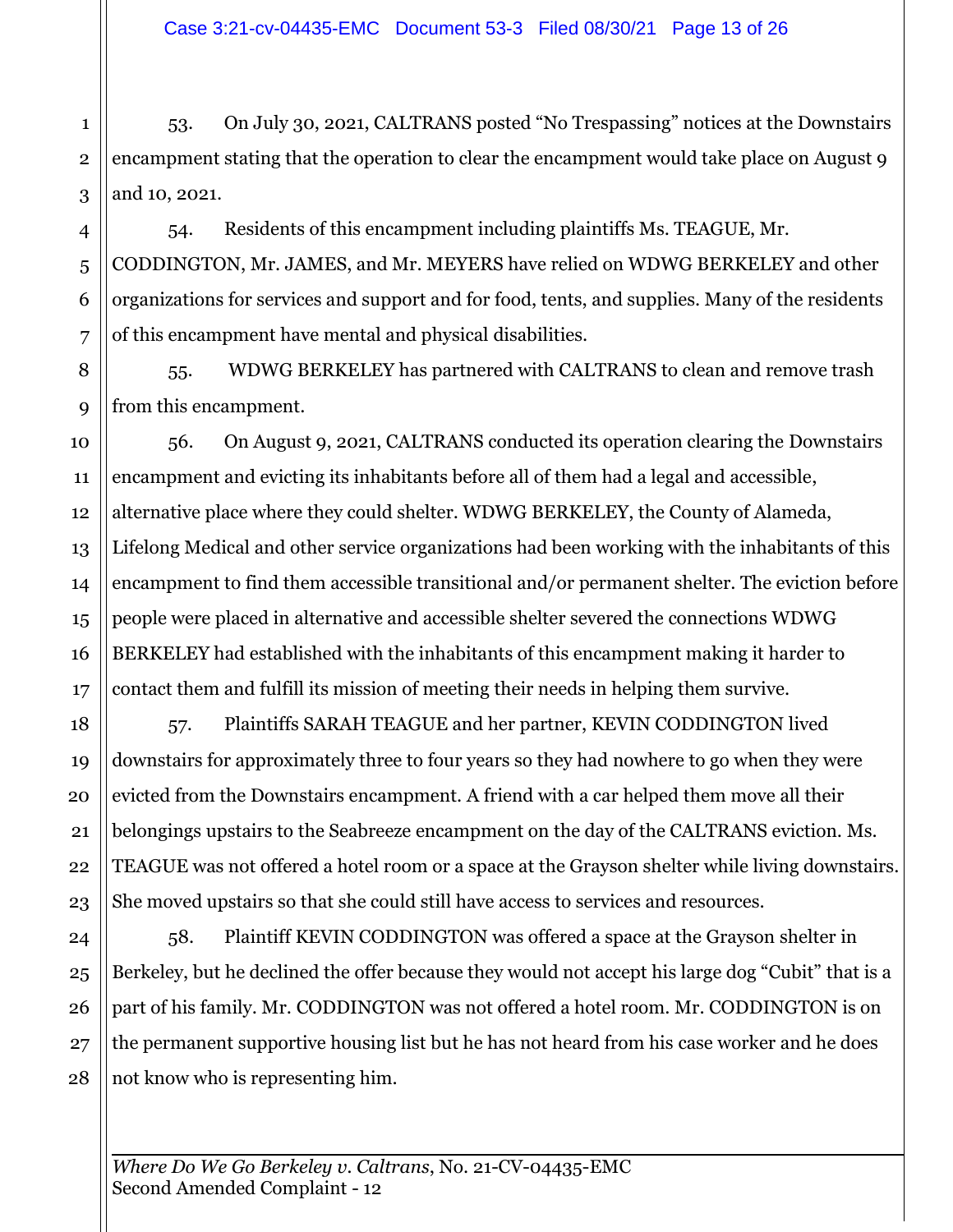59. Plaintiff JONATHAN JAMES, despite working in San Francisco delivering flowers for Garden Party, had no place to go when CALTRANS posted the notice of eviction. While living Downstairs, no one spoke to him about housing or offered him a spot at a shelter or a hotel room. Mr. James moved upstairs to the Seabreeze encampment when CALTRANS evicted everyone from the site. He was not offered alternative shelter or housing.

60. Plaintiff ALEJANDRO MEYERS, lived Downstairs for approximately four and a half years prior to moving upstairs to the Seabreeze encampment. The only offer of shelter that he received while living Downstairs occurred a couple of years ago. A worker told him he could go to the STAIR Center in Berkeley. The STAIR Center is not accessible to Mr. MEYERS because he cannot live in a shelter due to the extreme anxiety that it causes him from the time he spent incarcerated. His severe anxiety prohibits him from going into a places where he is not free to come and go and where he cannot have visitors. Additionally, he does not feel safe in shelters so he doesn't sleep even when he is tired. Sleeping next to strangers triggers his anxiety. Mr. MEYERS moved upstairs to the Seabreeze encampment after his tent caught on fire.

# **SEABREEZE ENCAMPMENT**

61. On August 6, 2021, CALTRANS posted "No Trespassing" notices at the Seabreeze encampment. The notices stated that CALTRANS would remove the encampment beginning on August 18, 2021.

62. Residents of this encampment relied on WDWG BERKELEY and other organizations for services and support and for food, tents, and supplies. Many of the residents of this encampment have mental and physical disabilities.

63. WDWG BERKELEY, the County of Alameda, Lifelong Medical, and other service organizations had been working with the inhabitants of this encampment to find them accessible transitional and/or permanent shelter. These efforts were known to CALTRANS and were ongoing when it posted eviction notices on August 6, 2021.

64. On August 18, 2021, CALTRANS began clearing the Seabreeze encampment and evicting its inhabitants. It did so, despite the fact that it knew or should have known that conducting an eviction while these efforts were ongoing would disrupt and imperil the ability of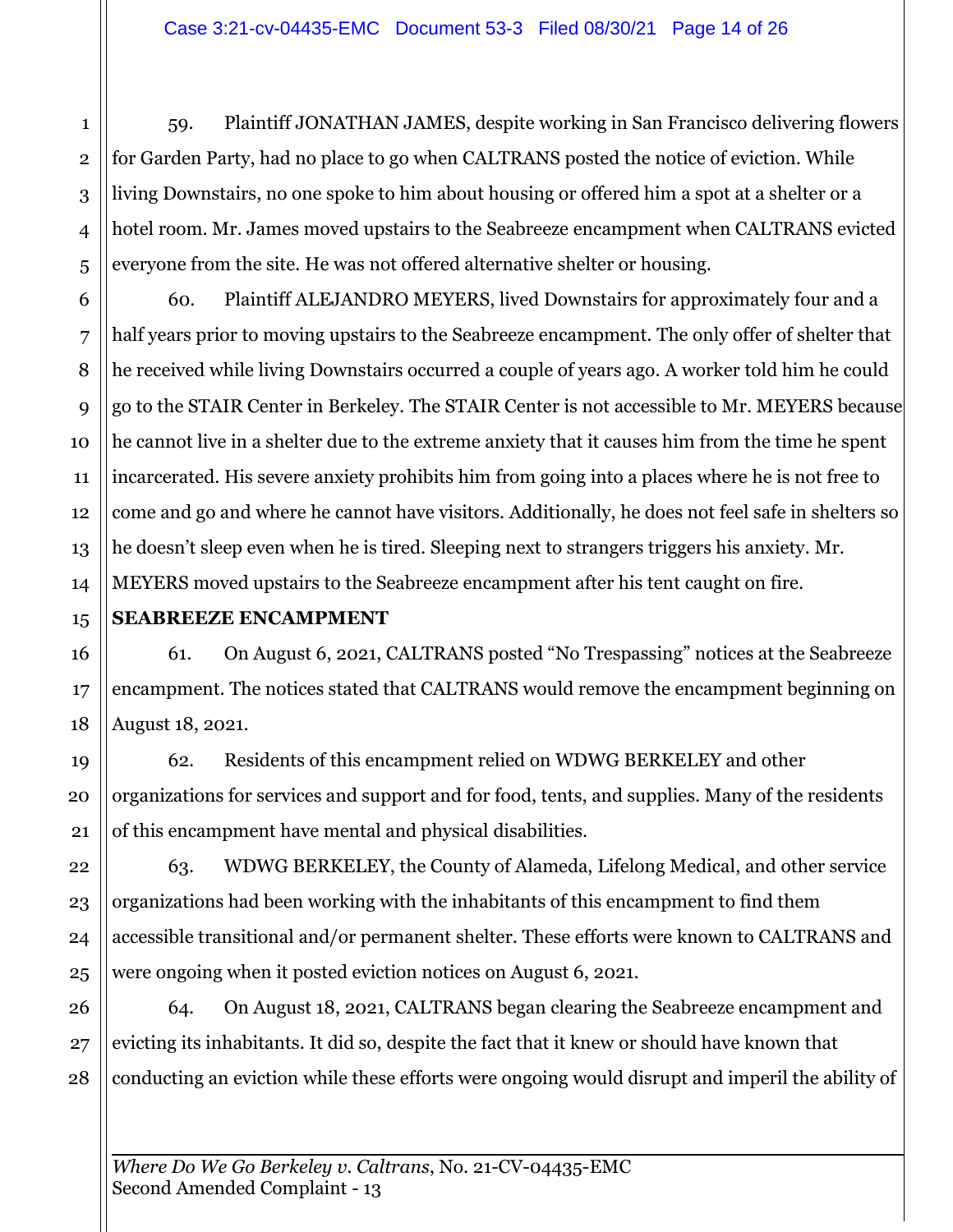its outreach partners to find suitable accessible transitional and permanent shelter for the inhabitants.

65. When they were evicted, life partners, SARAH TEAGUE and KEVIN CODDINGTON, moved all of their belongings on bike with carts to Ashby Shellmound West because they had nowhere else to go. Ms. TEAGUE was under the impression that the east side of the encampment was going to be shut down by CALTRANS so she and her partner moved to the west side.

66. Ms. TEAGUE's depression gets severe when she is evicted. Her depression is particularly crippling when she moves to a new encampment. Starting over is particularly hard and she feels immobilized. Ms. TEAGUE's depression is particularly severe now because a few days after she moved to the Ashby Shellmound West her dog got hit by a car and died. The eviction from Downstairs was stressful and her dog's behavior became erratic. He chewed through his leash and ran into traffic. Each eviction amplified the effects of her disabilities and caused her harm.

67. Mr. CODDINGTON has no where he can legally shelter if he is evicted from Ashby Shellmound West. Due to fear and concern that he and his partner would lose all their belongings to the Berkeley police, they moved everything they owned on bicycles to Ashby Shellmound West. That location is easier to get to on a bike than Ashby East. Mr. CODDINGTON and Ms. TEAGUE, could not move back to Seabreeze encampment because CALTRANS was closing that camp down around the same time they were evicted from Aquatic Park.

68. At Ashby/Shellmound West, Mr. CODDINGTON and his partner do not have access to water, porta potties, food or supplies. The lack of porta potties forces him and his partner to carry their waste out of the camp on their bikes because they are fearful of creating an open cesspool of sewage. Mr. CODDINGTON is overwhelmed with exhaustion, depression and hypervigilance. His dog was killed the day after his arrival at Ashby Shellmound West because it chewed through his leash and ran into oncoming traffic. Animal control would not pick up the dog's body so Mr. CODDINGTON had to call his friend to take his dead dog to the shelter. As a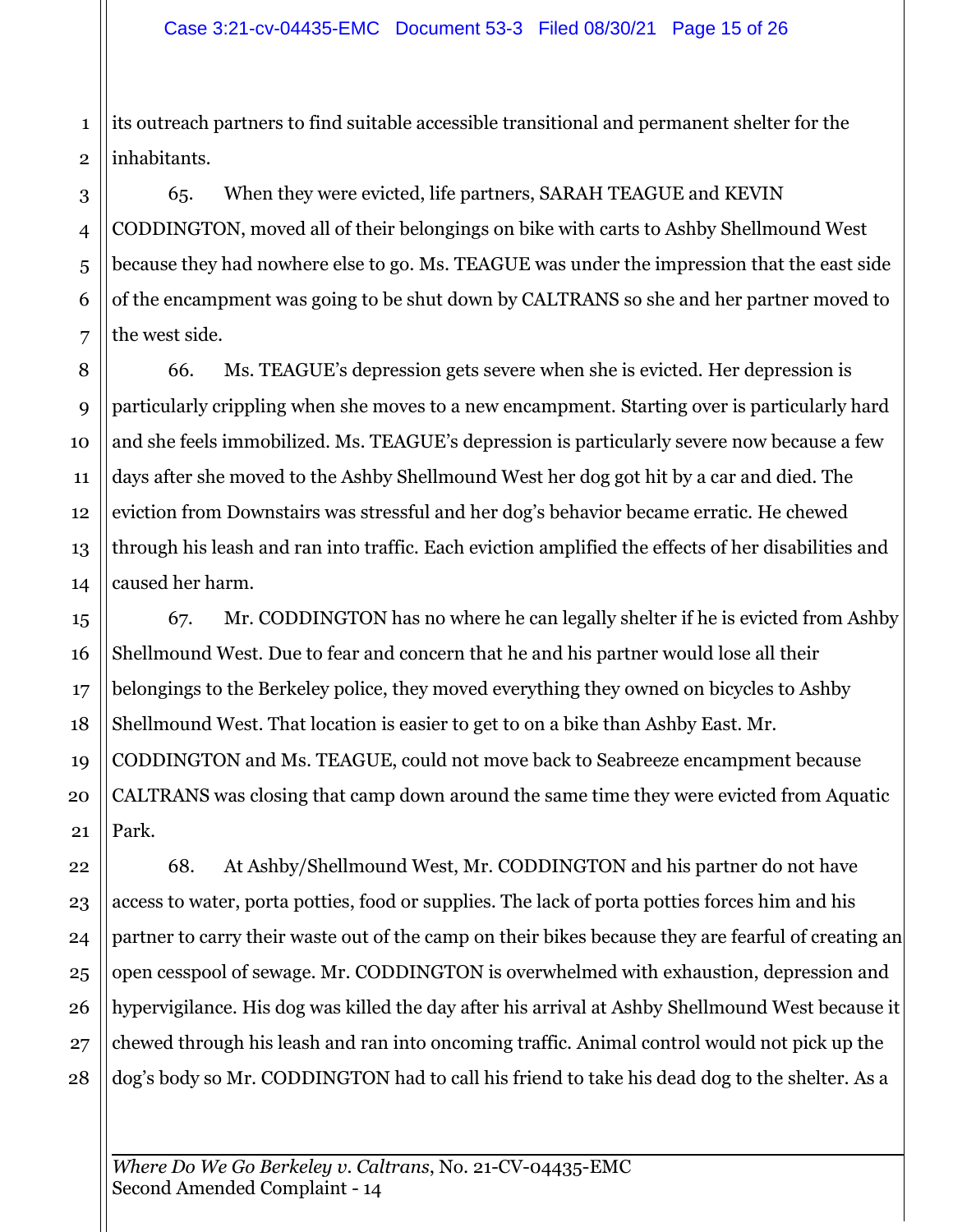homeless and disabled individual, he is traumatized by all of the recent evictions and moving. He is always afraid when he sees CALTRANS trucks coming toward camp. The death of his dog and the recent evictions triggered his PTSD, grief, and depression.

69. Plaintiff ALEJANDRO MEYERS and his partner SHAWNA GARCIA, lived together at the Seabreeze. When CALTRANS posted the eviction notice at the Seabreeze they moved to Aquatic Park. When Berkeley police evicted them from Aquatic Park, they moved back to the Seabreeze. The next day under threat from the California Highway Patrol and CALTRANS they moved to Ashby/Shellmound West. While living at the Seabreeze Mr. MEYERS was not offered accessible housing or a place to shelter prior to the CALTRANS eviction. Mr. MEYERS was told by encampment residents that, at the Roadway Inn, he could not have a key to his room and that visitors were not allowed. Mr. MEYERS severe anxiety prohibits him from going to a place where he cannot come and go freely.

70. Mr. MEYERS did not have enough time to move all of their belongings on August 18, 2021 when CALTRANS and the California Highway Patrol showed up to evict everyone from the Seabreeze. Since they were threatened with eviction the night before at the microencampment, Mr. MEYERS and his partner moved back to the Seabreeze. The next morning, they were evicted again. Mr. MEYERS had to move all their belongings using a bike and a bike trailer. He lost his wallet, his ID and his birth certificate. He injured his back while moving their belongings to Ashby Shellmound West. Mr. MEYERS is in constant pain and has to spend most of his time lying down. He has not been able to go to the emergency room because he is afraid if he leaves his new encampment someone will steal what is left of his belongings.

71. Plaintiff SHAWNA GARCIA became homeless because she was a domestic violence victim and she was trying to get away from abusive men. Ms. GARCIA lived at the Seabreeze encampment for approximately two years. A couple of weeks before the eviction from the Seabreeze she was offered a room at the Roadway Inn. Ms. Garcia has three dogs which are her emotional support animals. She does not believe she would be able to have them in the room at the Roadway Inn, which she would share with Mr. MEYERS. If she were allowed to have them, she would need to be able to leave her room after 11 p.m., if they needed to go

*Where Do We Go Berkeley v. Caltrans*, No. 21-CV-04435-EMC Second Amended Complaint - 15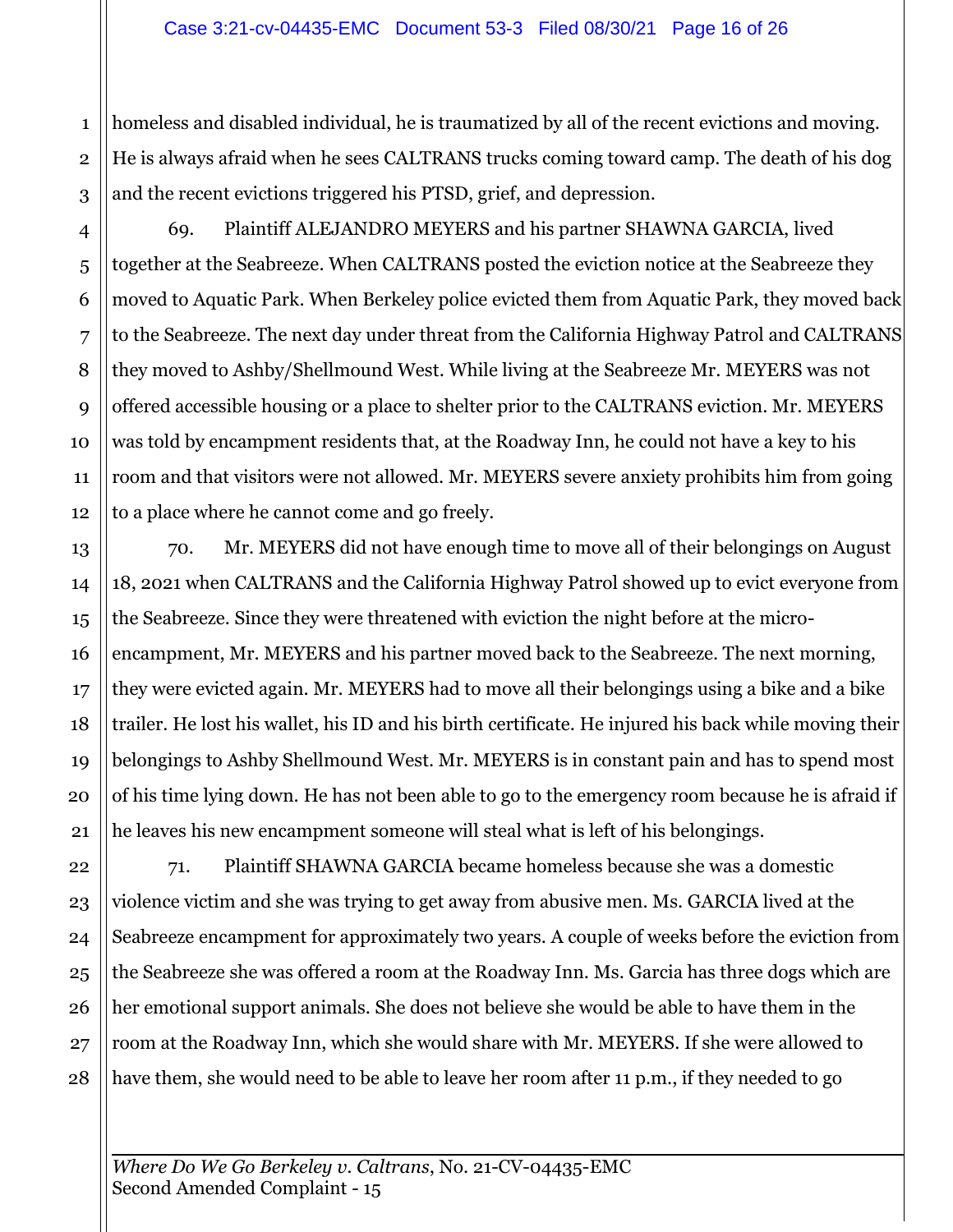outside and relieve themselves. Another reason why she cannot go into the Roadway Inn, is that an ex-partner of hers is living there. She has had violent confrontations with him. He has broken her ribs and tried to steal her dog.

72. Ms. GARCIA and Mr. MEYERS moved from the Seabreeze encampment on around August 16, 2021 in anticipation of the pending eviction. On August 17, 2021, they were evicted from their new encampment at Aquatic Park. On August 18, 2021, they were evicted from the Seabreeze encampment. Having moved back to the Seabreeze the day before, Ms. GARCIA was sleeping at the Seabreeze when the California Highway patrol yelled for her to get out and leave because they were bringing a bulldozer in. She did not have time to collect her belongings and she lost a lot of her personal items like a punching bag, leather jacks, leather boots, all of her underwear, her bed, her dog's beds, a library of books, and two leather couches. Her entire home was bulldozed in front of her. She and her partner moved what was left of their belongings down the road to a patch of land that stands between Frontage Road and the freeway. During the Seabreeze eviction, she was fighting an anxiety attack. She could barely breathe or move. She has been hospitalized for anxiety. Loud male voices, like that of the California Highway Patrol yelling at her to move, can trigger her anxiety due to her previous abuse.

73. Plaintiff JOSE MORFIN has a knee injury that affects his daily activities, and he is a current resident of the Ashby Shellmound encampment. Mr. MORFIN has been homeless for five years. When he was kicked out of the house by his mother, he moved to the Gilman Encampment where he was not offered housing or directed to a place where he could legally stay. When CALTRANS evicted residents from the Gilman encampment, Mr. MORFIN moved near the Costco in Richmond, CA. He returned to Berkeley to live near a friend, plaintiff TERRY LEE WALKER, who lived at the Seabreeze encampment. Mr. MORFIN was not offered housing or a legal place to stay while living at the Seabreeze encampment. CALTRANS posted a notice to evict and close the Seabreeze encampment, so Mr. MORFIN moved to Aquatic Park with a few of his neighbors from the Seabreeze. He and the other residents put up tents and the City of Berkeley police told the residents that they had to move. Mr. MORFIN moved to Ashby

*Where Do We Go Berkeley v. Caltrans*, No. 21-CV-04435-EMC Second Amended Complaint - 16

1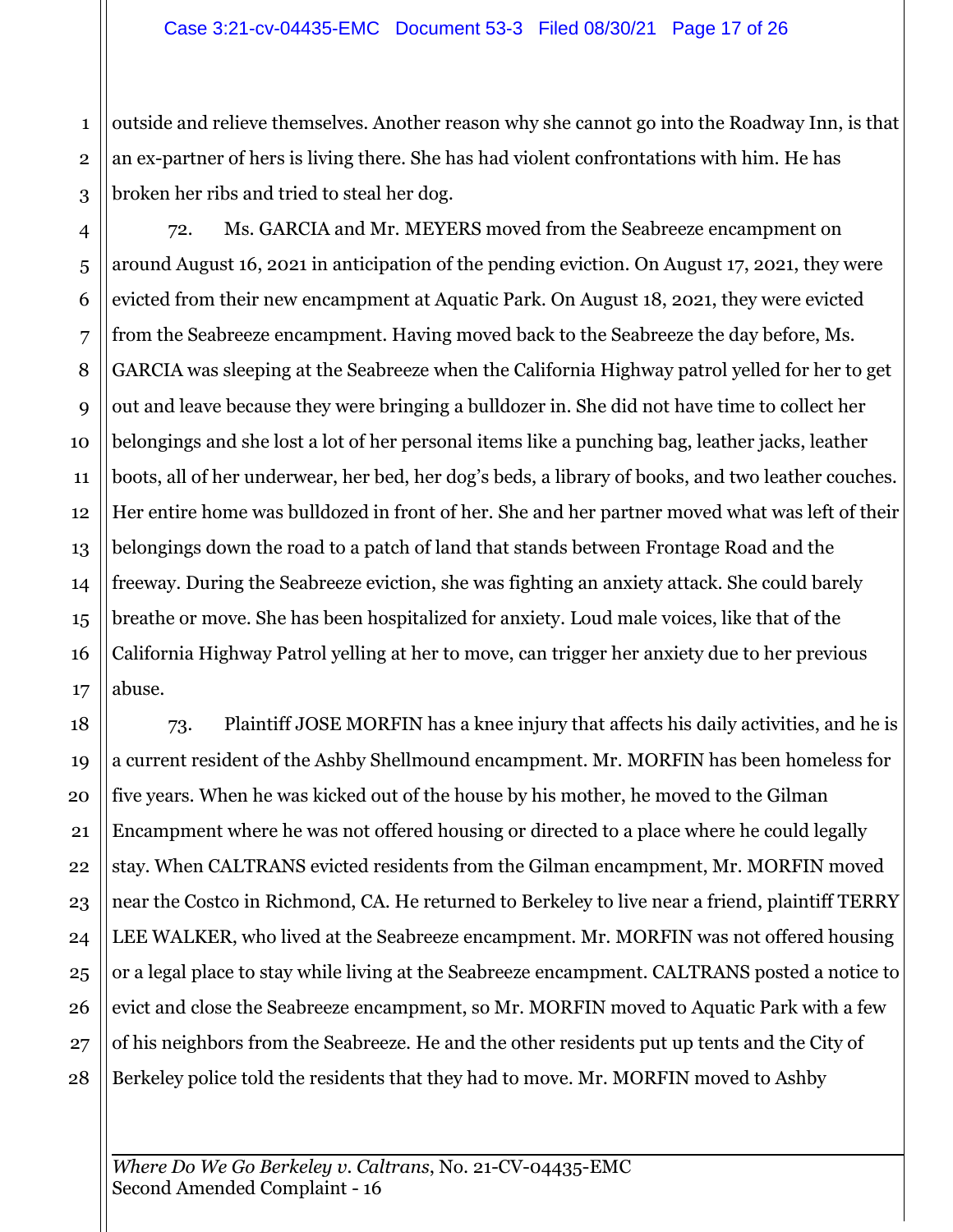Shellmound because he had nowhere else to go.

74. Mr. MORFIN wants to live inside but he does not have a phone or income. He has not been offered housing or a place to go at Aquatic Park or while living at the Ashby Shellmound encampment. Currently, he has access to food, water, and donations at the Ashby Shellmound encampment. He has nowhere to go if evicted from the Ashby Shellmound encampment.

75. Plaintiff RONNIE BROOKS spent many years of his life incarcerated. He cannot go into a shelter where his movement would be restricted, he cannot come and go freely and where he would not have control over his surroundings. Mr. Brooks has lived in approximately six encampments spanning his six years of homelessness. Five of those encampments were on CALTRANS property. He has not been offered housing or directed to a legal place where he could go while living at each encampment or at the time of eviction. He is a former resident of the Gilman and Seabreeze encampments. He now lives at Ashby Shellmound West.

76. Plaintiff JASON MILLER spent time in prison and has PTSD. He cannot go in a shelter because he knows it would trigger his PTSD. Mr. Miller has been homeless for seven years. He lived at the Seabreeze for approximately two years before he was recently evicted. He lived at Gilman encampment but he was evicted when CALTRANS posted notice, cleared the camp, and put up a fence. Mr. Miller has not been offered housing, a hotel, or a legal place where he can reside.

77. Plaintiff JONATHAN JAMES has PTSD from being shot twice. He works, delivering flowers for Garden Party, in San Francisco. Mr. James lived Downstairs until he was evicted by CALTRANS. No one offered Mr. James housing or spoke to him about a place where he could live while living Downstairs. When he moved to the Seabreeze encampment because he had nowhere else to go, he was offered a hotel room by Lifelong Medical but when they came back to visit him at the encampment, he was at work. He has not been offered any other housing options. When CALTRANS evicted him from the Seabreeze, he moved to Ashby Shellmound West. Mr. James would have moved to the eastside of Ashby Shellmound but he knew Caltrans was closing down that encampment and he did not want to move again. He visits Ashby Shellmound east to access drinking water, food, handwashing stations, and the porta potties. He

*Where Do We Go Berkeley v. Caltrans*, No. 21-CV-04435-EMC Second Amended Complaint - 17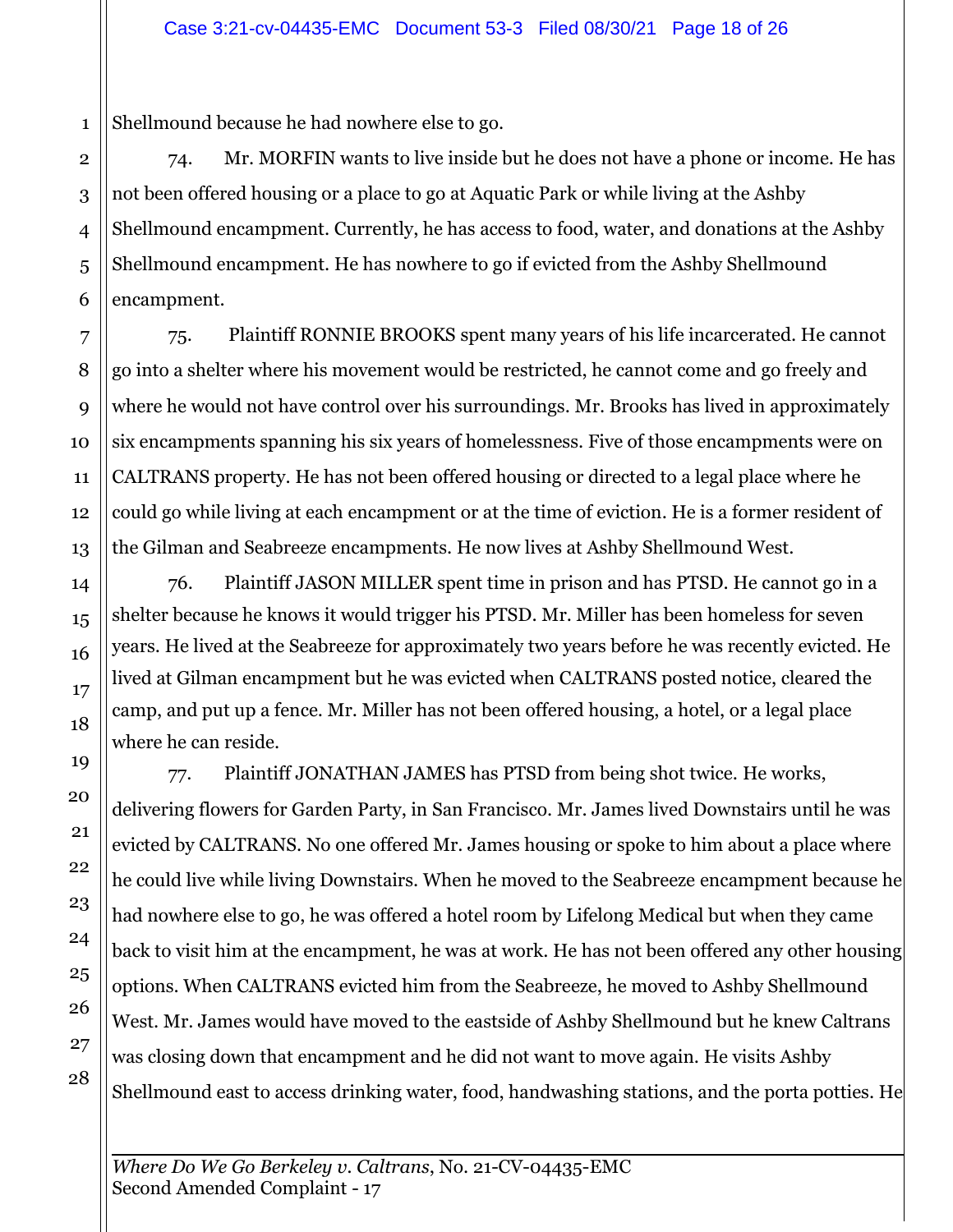currently does not have access to food or water donations or services like he did when he lived Downstairs and at the Seabreeze because his current location is difficult to access.

78. Mr. JAMES has not seen any of the medical providers that visited Downstairs and at the Seabreeze while living at his current location. Mr. JAMES cannot go into a shelter because of his PTSD. He cannot live with a lot of people that he does not know. He experiences anxiety and is hypervigilant around strangers. His PTSD would prohibit him from relaxing in a shelter setting. Currently, he is cut off from services and he has nowhere to go if forced to move from his current location.

79. Plaintiff TERRY LEE WALKER has adjustment disorder, severe grief, and depression. The threat of eviction triggers all of Mr. Walker's health disorders. He is unable to find gainful employment because of his disabilities. Mr. Walker has been homeless for twentynine years, moving away from home at sixteen because his mother was an alcoholic. He lived at the Gilman encampment until it was closed and he was evicted by CALTRANS. He also lived in an RV at Wood Street, an encampment in Oakland that is also located on CALTRANS property. Mr. Walker moved to the Seabreeze encampment after his RV was set on fire at Wood Street. At the Seabreeze, he can access vital necessities such as food, water, hygiene products, medical care, tents, clothes, and sleeping bags that are donated by organizations like WDWG Berkeley and volunteers.

80. Approximately one month before he was evicted from the Seabreeze encampment, Mr. Walker was approached by City of Berkeley outreach workers who asked him if he wanted to go into the Horizon shelter on Grayson Street. He accepted the offer, but when he was directed to come to the shelter to be admitted, they did not have his paperwork. The shelter staff told Mr. Walker that he had to come back. Riding his bicycle and carrying all of his belongings, he rode back to the Seabreeze encampment feeling overwhelming despair about being turned away. When he returned to his campsite most of his belongings had been stolen. He was depressed and felt hopeless. Without being offered any other place to live, CALTRANS posted eviction notices and closed the Seabreeze encampment. Mr. Walker packed up his belongings on his bike and moved to the Ashby Shellmound encampment.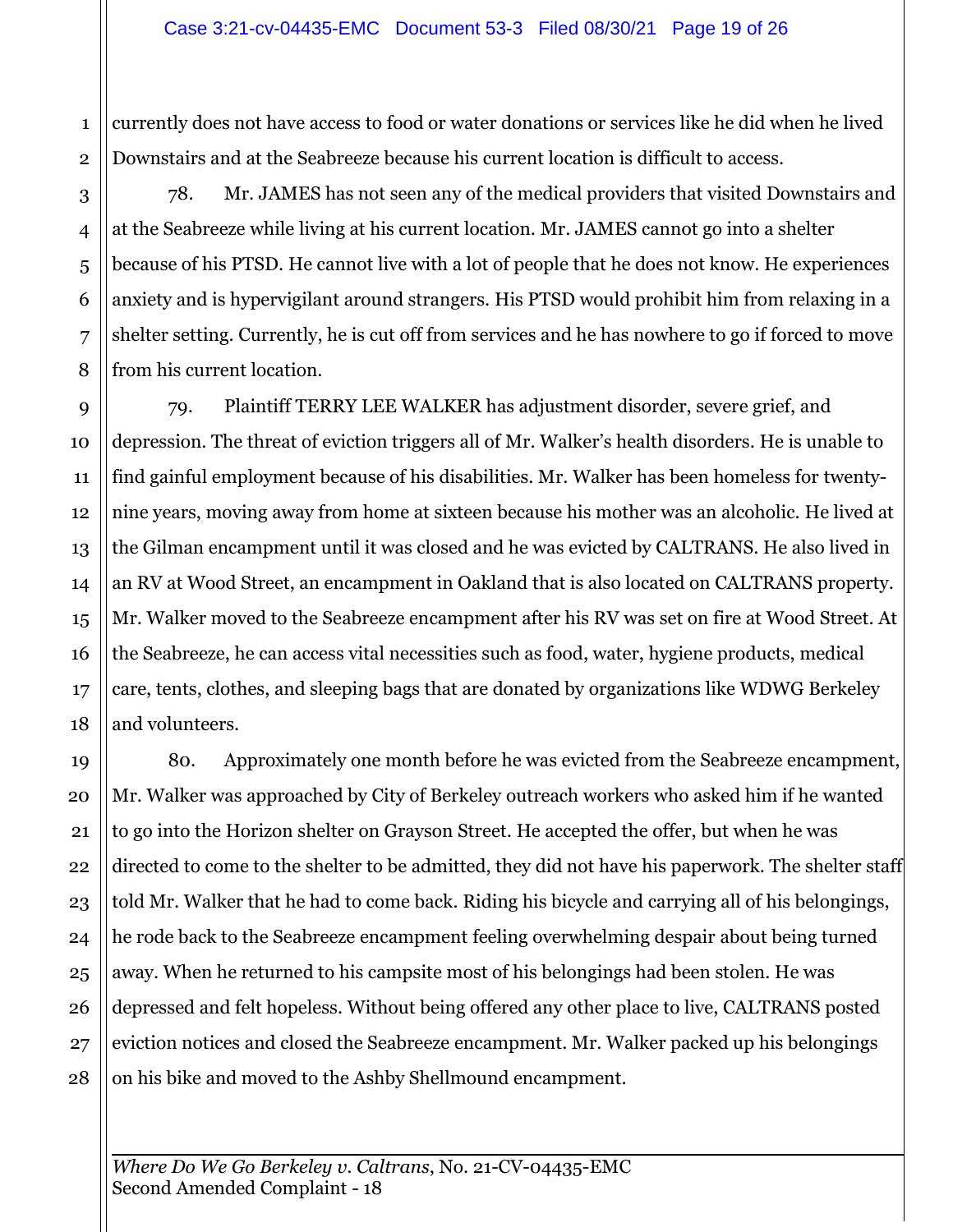81. Plaintiff KINNDRA MARTIN has lived at Ashby Shellmound west for approximately seven months. She lived at the Gilman encampment until it was closed by CALTRANS. She also lived at the Seabreeze encampment for about a year but left due to a disagreement with another resident. She has not been visited by any outreach workers nor has she been offered accessible housing or a hotel.

82. Ms. MARTIN suffers from bipolar disorder and depression. Her disabilities prevent her from going into a congregate shelter. She is unable to work and does not receive income. She does not have access to food, water and other supplies that were available at the Seabreeze encampment. Her disability causes her to spend hours just looking at her shoes.

83. Plaintiff MARIAH JACKSON suffers from bipolar disorder and lived at the Seabreeze encampment. She went into the Horizon shelter on Grayson Street but found she could not obey the rules because of her mental disability. She sometimes has to be alone when she is experiencing a bipolar episode. She lost her space at Grayson because she was gone for more than three days which is a violation of the rules. She doesn't know whether she can go back and is unsure if her behavior will allow her to be in that kind of setting. Ms. Jackson is worried that her bipolar disorder would prevent her from following the rules at Grayson because she cannot always control her emotions, and if she cannot get along with people and is disruptive, she understands that she will have to leave. When she is provoked like when she is being evicted from an encampment, concentrating on tasks becomes challenging. She loses her focus, and her thinking and planning is very disorganized. These behaviors make it hard to navigate evictions. She is also worried because she is not vaccinated against COVID-19.

84. When CALTRANS closed the Seabreeze encampment, Ms. Jackson moved to Ashby Shellmound west to live with her boyfriend. She knows that she always has a somewhere to come home to even if she has to leave for a few days. She was never offered a motel while living at the Seabreeze. Without resources at Ashby West, Ms. Jackson crosses the freeway to get to the east side of Ashby Shellmound. At that encampment she has the ability to wash her hands, access drinking water and food like vegetables and potatoes or use the porta potty.

85. People with disabilities who were living at the Downstairs and Seabreeze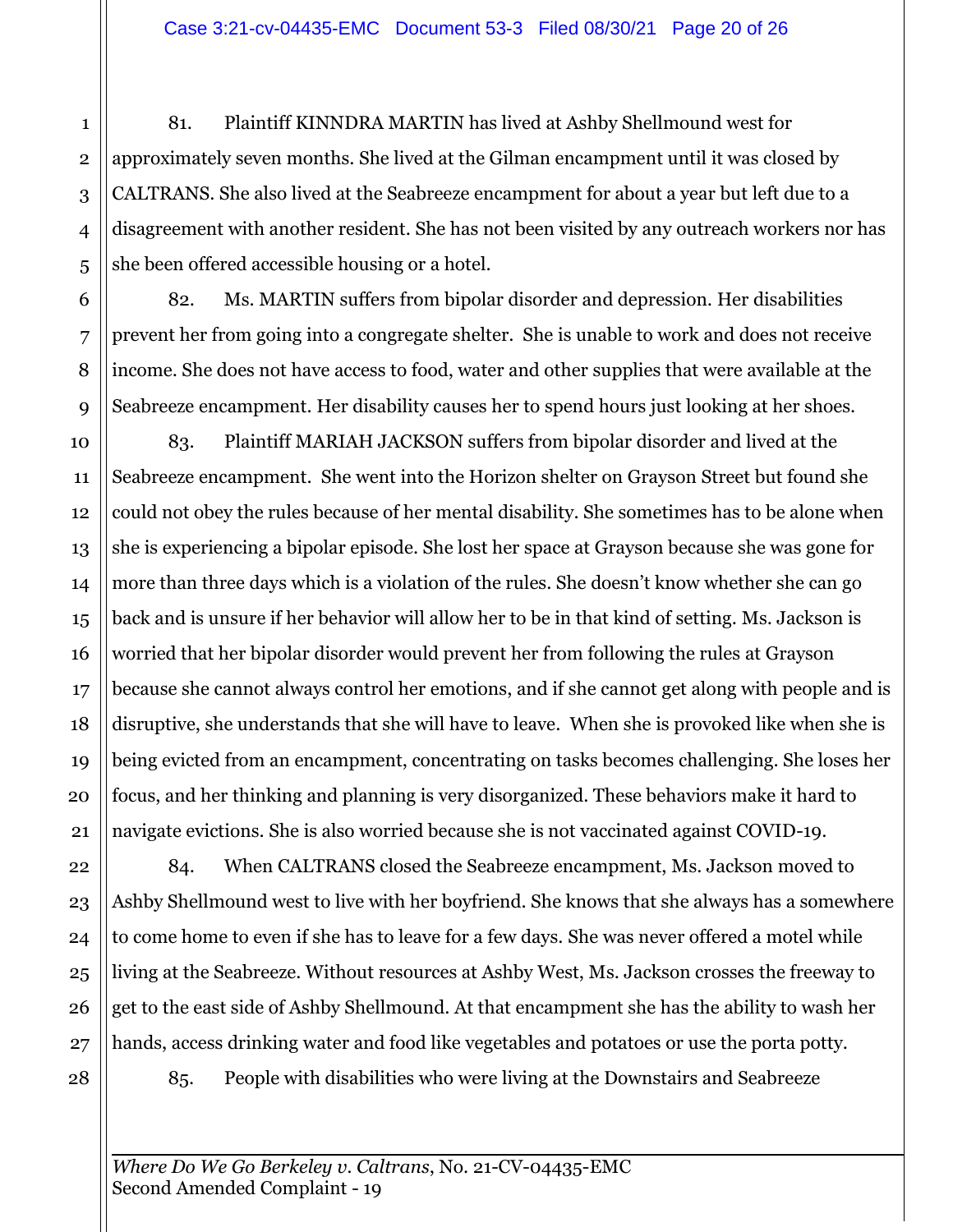1 encampments, and who were evicted by CALTRANS, before they could access affordable accessible shelter, have been placed in harm's way. One disabled elderly woman now sleeps, without shelter or walls, on top of a pile of mattresses alone under a freeway. Other disabled residents have moved to locations that can only be accessed by crossing lanes of high-speed traffic.

86. CALTRANS' continuing practice of evicting encampments before people have the ability to secure, accessible, legal, and safe place to shelter is likely to put people who are evicted, and particularly people with disabilities at risk to their health and safety. Cut off from the support systems they have in the encampment they are likely to be unable to take care of their basic bodily needs for food and hygiene. They are likely to be unable to erect a shelter to protect themselves from the weather and to afford them privacy. Alone, they are likely to be victims of assault and robbery and other forms of violence. Separated from their support systems, they are likely to have their mental disabilities exacerbated by anxiety and depression and re-traumatization. Finally, they are at greater risk of catching COVID, even if they have been vaccinated.

87. On information and belief, defendant EL-TAWANSY approved each of these evictions. She knew or should have known about the disabilities of many of the residents and the time needed to provide them with meaningful, accessible offers of shelter.

88. By proceeding with its plans to evict inhabitants of encampments at Ashby Shellmound and by carrying out the evictions of Downstairs and Seabreeze, while WDWG BERKELEY is endeavoring to find shelter and meet the survival needs of inhabitants of those encampments, CALTRANS has frustrated the mission of WDWG BERKELEY to assist people experiencing homelessness with meeting their basic survival needs and transitioning into stable, legal, accessible housing.

89. WDWG BERKELEY has not been able to continue its work of cleaning and removing trash from encampments. It has had difficulty maintaining contact and continuing to provide assistance to residents of encampments who have been forced to leave before they have a place to go.

*Where Do We Go Berkeley v. Caltrans*, No. 21-CV-04435-EMC Second Amended Complaint - 20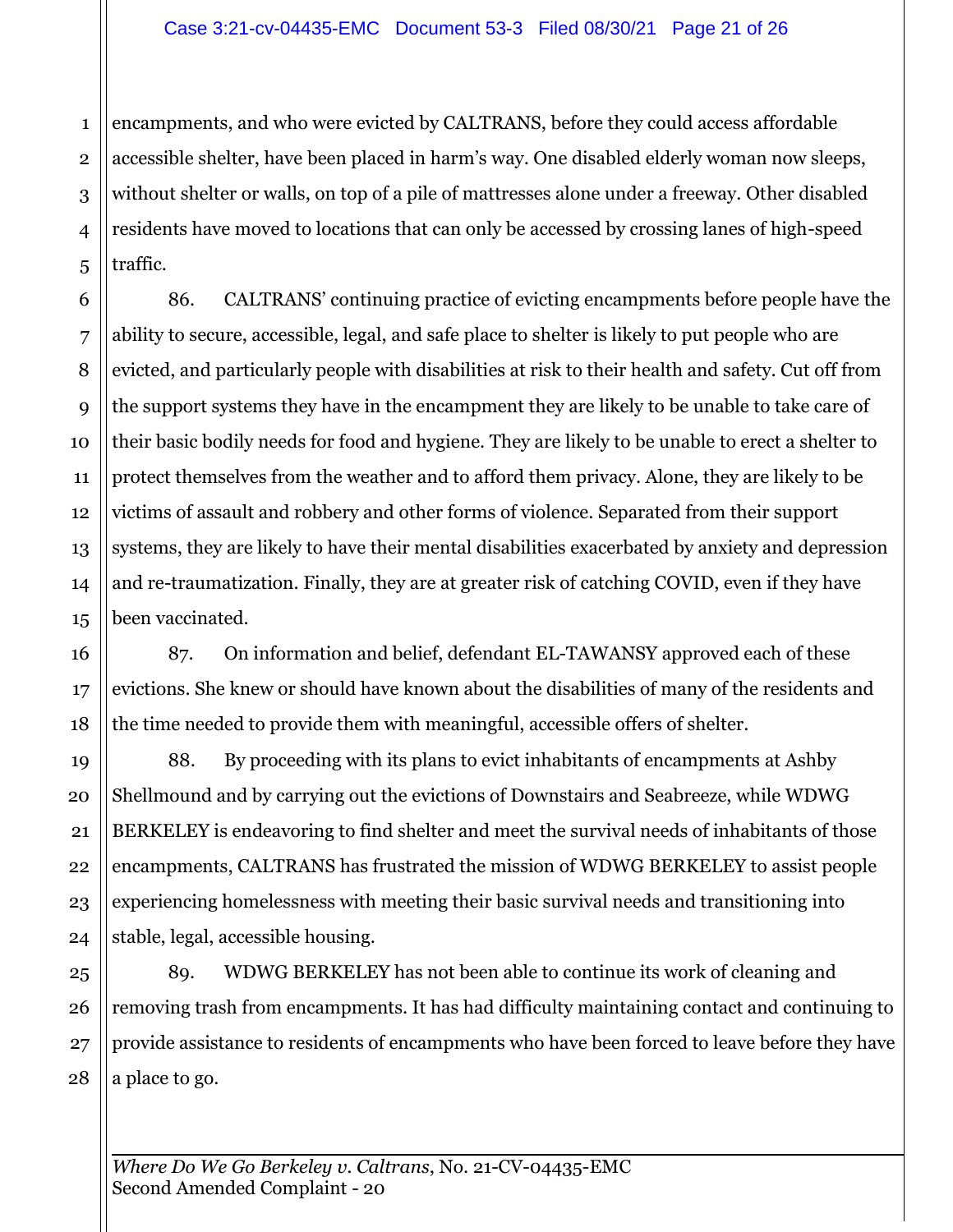90. Because of the threat of eviction of residents at Ashby Shellmound and the actual eviction at Seabreeze and the Downstairs encampment while efforts are underway to find the inhabitants of those encampments, WDWG BERKELEY had to divert resources into purchasing tents and other equipment that people needed when they were forced to leave their established encampments.

91. Among other expenses, WDWG has spent over \$10,000 to purchase tents and a generator in order to establish an encampment for people evicted from Seabreeze and Downstairs, who have no place to go.

92. As a result of CALTRANS' continuing practice of evicting people from encampments before they have a place to go, WDWG BERKELEY has had to expend resources that it would otherwise spend to support encampments, tracking former residents down, resupplying them with tents and other necessities of life, and assisting them to reestablish contacts with service providers, including those who assist in finding housing.

93. CALTRANS policies and practices do not accommodate people with disabilities who are displaced when the encampments in which they reside are closed. WDWG BERKELEY is likely to continue to have its mission frustrated and to have to expend resources to meet the needs of people who are evicted from encampments on CALTRANS property, before they have a place to go.

94. CALTRANS has a program and plans for addressing encampments on CALTRANS property, engages in activities, and expends resources in dealing with encampments and the people inhabiting them. Those services, programs, and/or activities do not provide accommodations for people with disabilities.

## **CLAIMS FOR RELIEF**

# **FIRST CLAIM FOR RELIEF**

**State-Created Danger in Violation of Due Process Guarantee Under the U.S. Constitution** (against defendants OMISHAKIN and EL-TAWANSY)

(42 U.S.C. § 1983)

95. Plaintiff reincorporates by reference each of the preceding paragraphs and allegations as if fully set forth herein.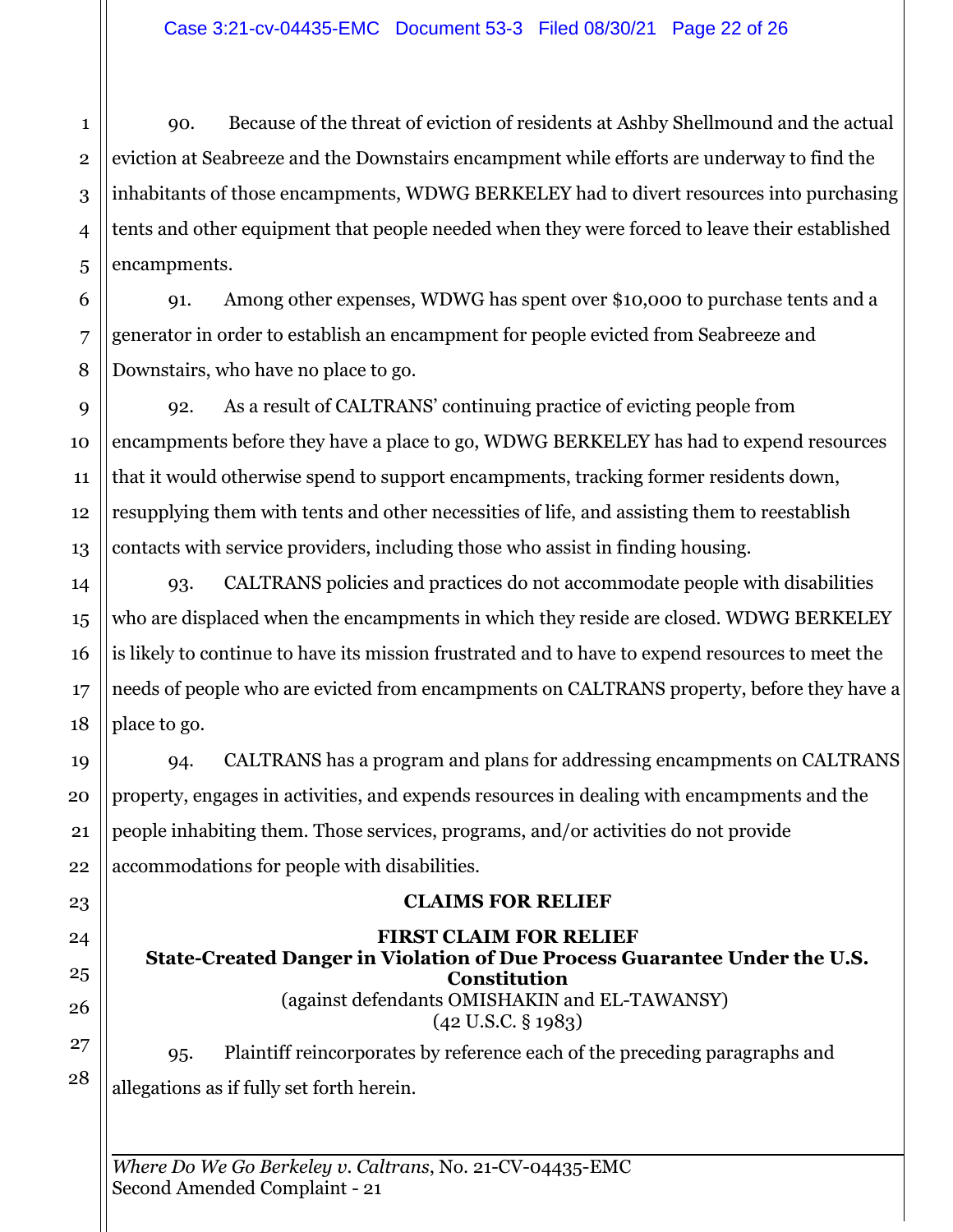96. Under the Fourteenth Amendment to the U.S. Constitution, no state can "deprive any person of life, liberty or property without due process of law." This federal constitutional provision confers upon plaintiffs a right to be free from a deprivation of their due process by Defendants.

97. Under 42 U.S.C. Section 1983, "[e]very person who, under color of any statute, regulation custom, or usage, of any State or Territory or the District of Columbia, subjects or causes to be subjected, any citizen of the United States or other person within the jurisdiction thereof to the deprivation of any rights, privileges or immunities secured by the Constitution and laws, shall be liable to the party injured in an action at law…"

98. As part of this right, defendants are prohibited from affirmatively placing the inhabitants of encampments on CALTRANS property in known and obvious danger under an objective deliberate indifference standard.

99. By noticing operations to clear encampments and clearing encampments on CALTRANS right-of-way without allowing time for people living in those encampments to find alternative accessible shelter, defendants have placed those people, and particularly those with disabilities at risk to their health and safety. Defendants have affirmatively placed and continue to place people in those encampments in known and obvious danger. Defendants have been deliberately indifferent to the danger they have created. As a result, WDWG BERKELEY has had a divert resources to assisting people in those encampments and has had its mission frustrated.

100. Accordingly, defendants have subjected plaintiff to state-created danger in violation of the Fourteenth Amendment to the U.S. Constitution and 42 U.S.C. §1983.

# **SECOND CLAIM FOR RELIEF**

**State-Created Danger in Violation of Due Process Guarantees Under the California Constitution**

(against all defendants) (Cal. Const. Art. I, §7)

101. Plaintiff reincorporates by reference each of the preceding paragraphs and allegations as if fully set forth herein.

102. Under Article I, Section 7 of the California Constitution "A person may not be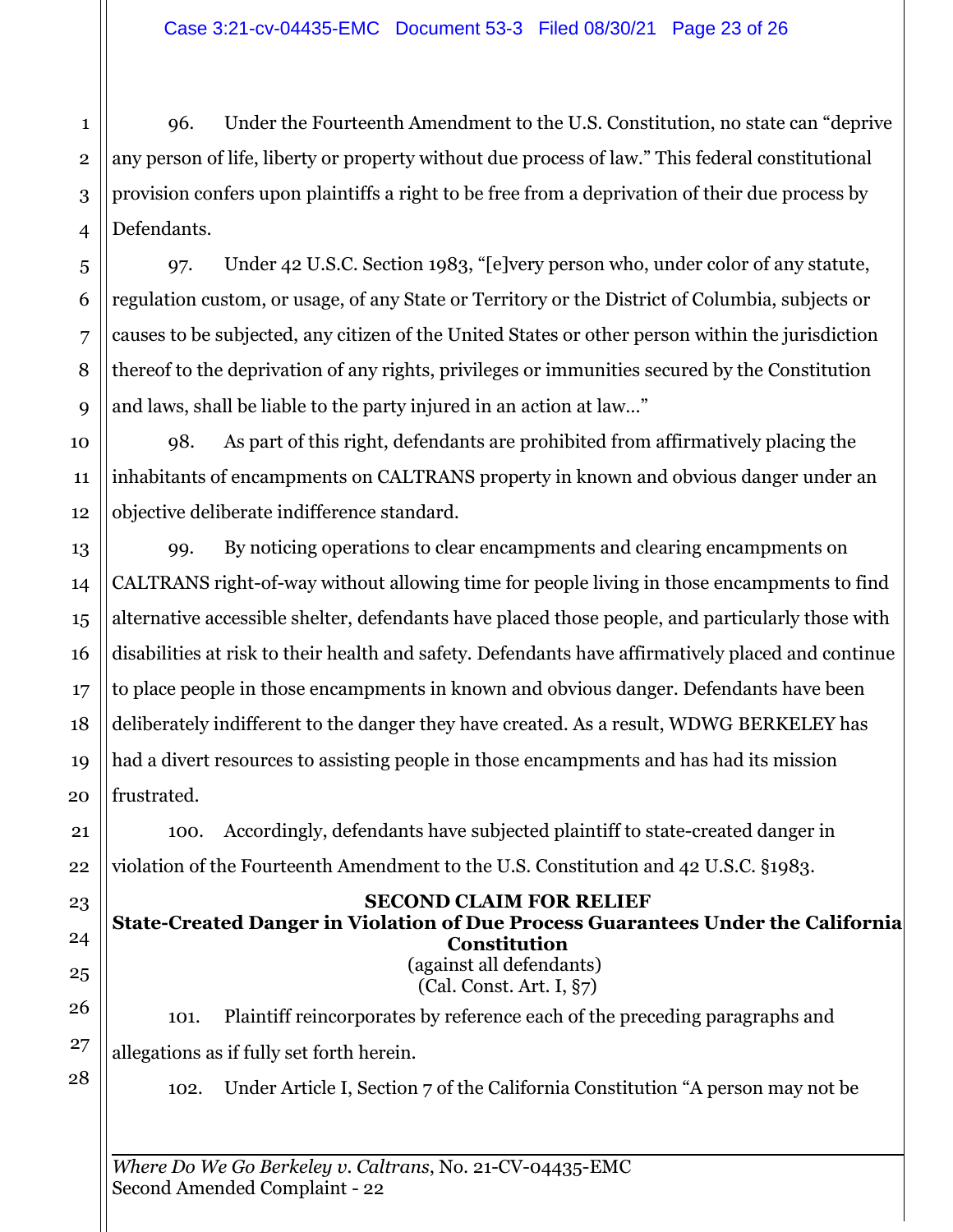deprived of life, liberty or property without due process of law." This state constitutional provision confers upon plaintiffs a right to be free from a deprivation of their due process rights by defendants.

103. As part of this right, defendants are prohibited from affirmatively placing persons in known or obvious danger under and objective and deliberate indifference standard.

104. By noticing operations to clear encampments and clearing encampments on CALTRANS right-of-way without allowing time for people living in those encampments to find alternative accessible shelter, defendants have placed those people, and particularly those with disabilities at risk to their health and safety. Defendants have affirmatively placed and continue to place people in those encampments in known and obvious danger. Defendants have been deliberately indifferent to the danger they have created. As a result, WDWG BERKELEY has had a divert resources to assisting people in those encampments and has had its mission frustrated.

#### **THIRD CLAIM FOR RELIEF Violation of the Title II of the Americans with Disabilities Act of 1990** (against CALTRANS) (42 U.S.C. § 12132)

105. Plaintiff reincorporates by reference each of the preceding paragraphs and allegations as if fully set forth herein.

106. Title II of the Americans With Disabilities Act ("ADA"), 42 U.S.C. § 12132, provides that: "[N]o qualified individual with a disability shall, by reason of such disability, be excluded from participation in or be denied the benefits of the services, programs, or activities of a public entity, or be subjected to discrimination by any such entity."

107. California incorporates all of these federal protections into state law, such that violations of the ADA are also state law violations and also contains a broad and independent disability civil rights mandate. (Cal. Gov't Code § 11135 et seq.)

108. The term "disability" includes persons with mental or physical impairments that limit one or more major life activities. Cal. Gov't Code § 12926 (i) (medical condition), 12926 (j) (mental disability), 12926 (l) (physical disability). WDWG BERKELEY's mission is to serve people who are homeless including those who are qualified individuals with disabilities within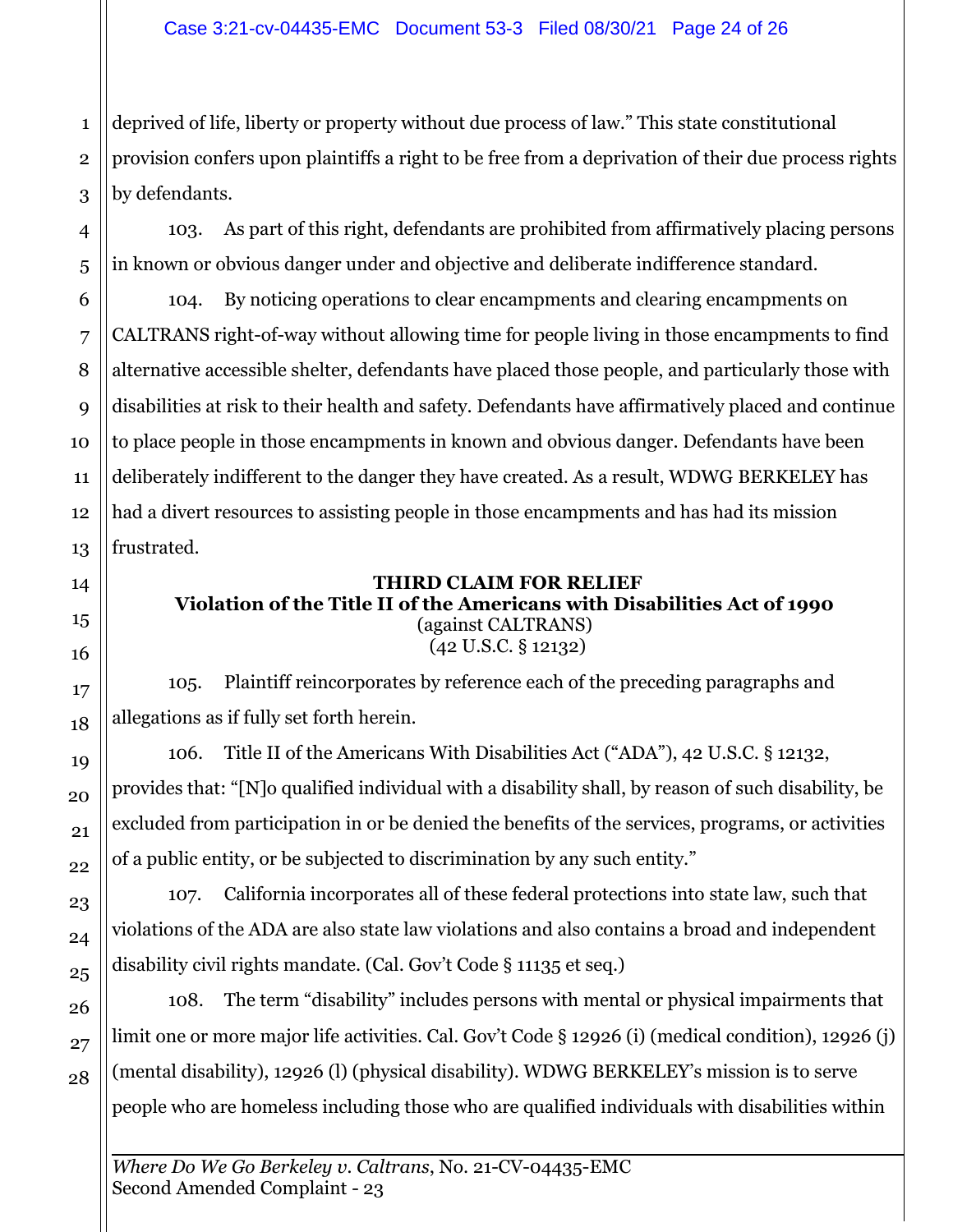1 the meaning of 42 U.S.C. § 12102; 42 U.S.C. § 12131, 28 C.F.R. § 35.104 and Cal. Gov't Code §12926.

109. The ADA and associated state laws obligate public entities to operate each service, program, or activity so that the service, program, or activity, when viewed in its entirety, is readily accessible to and usable by individuals with disabilities. 28 C.F.R. § 35.150.

110. CALTRANS is a California state agency that has rules, policies, procedures and programs that prescribe how and in what circumstances CALTRANS will clear and close encampments, in what circumstances it will allow them to stay, and how it should work with neighboring jurisdictions and service organizations to provide accessible shelter for people living in the encampments. CALTRANS' rules, policies, procedures, and programs do not accommodate people with disabilities. CALTRANS' refusal to provide people with disabilities the accommodation of additional time to obtain accessible housing results in the denial of the benefits of programs it has established, which is a violation of Title II of the Americans with Disabilities Act. CALTRANS' failure to accommodate persons with disabilities has caused WDWG BERKELEY to divert resources and has frustrated its mission.

#### **FOURTH CLAIM FOR RELIEF Violation of the Section 504 of the Rehabilitation Act of 1973** (against CALTRANS)

(29.S.C. § 701)

111. Plaintiff reincorporates by reference each of the preceding paragraphs and allegations as if fully set forth herein.

112. WDWG BERKELEY's mission is to serve people are homeless including those who are qualified individuals with disabilities within the meaning of Section 504 of the Rehabilitation Act of 1973.

113. Defendants are the recipients of federal funds sufficient to invoke the coverage of the Rehab Act.

114. Solely by reason of their disability, the individuals who WDWG BERKELEY serves have, and continue to be, excluded from participation in, denied the benefits of, and subjected to discrimination in his attempts to receive, full and equal access to the services, programs, and/or activities offered by defendants in violation of the Rehabilitation Act.

*Where Do We Go Berkeley v. Caltrans*, No. 21-CV-04435-EMC Second Amended Complaint - 24